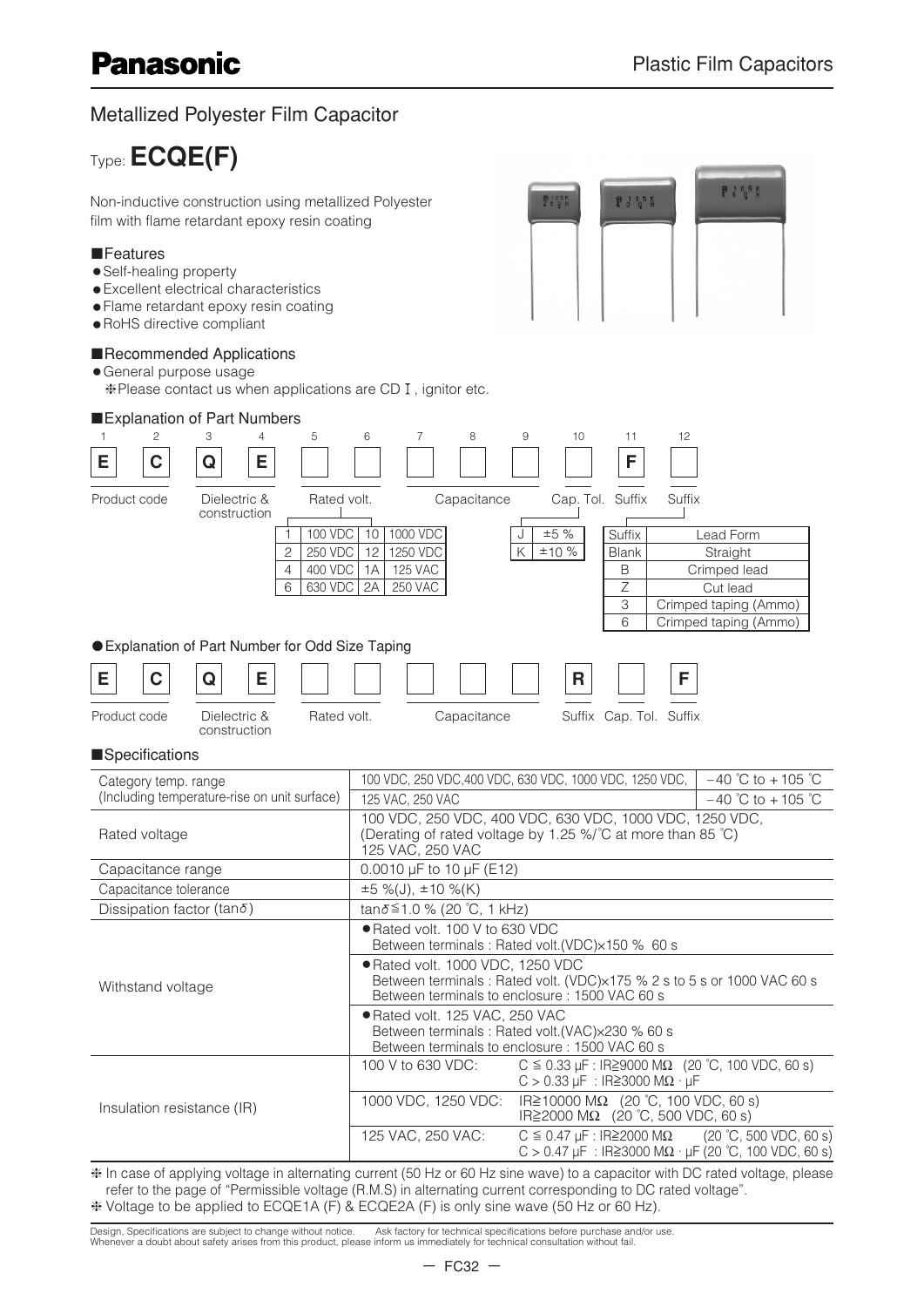Style AB

#### ■Dimensions in mm (not to scale)



Style AD



# ■Taping Specifications for Automatic Insertion



❈Refer to the page of taping specifications.

#### ●Packaging Specifications

| Type     | Rated volt.    | Cap. range       |           |    |    | Taping style |   |            |    | Packing | suffix         | Style     |
|----------|----------------|------------------|-----------|----|----|--------------|---|------------|----|---------|----------------|-----------|
|          |                | $(\mu F)$        | <b>AD</b> | AS | AB | B            | C | $\Box$     | F  |         |                | <b>AD</b> |
|          |                | $0.56$ to $0.68$ | О         |    |    |              |   |            |    | Ammo    | ) F3           | AB        |
|          | 100 VDC        | 0.82 to 1.0      |           |    |    | $\bigcirc$   |   |            |    | Ammo    | F <sub>3</sub> | B         |
|          |                | 1.2 to 3.3       |           |    |    |              | Ω |            |    | Ammo    | F <sub>3</sub> | C         |
|          |                | 1.2 to 3.3       |           |    |    |              |   |            | ∩  | Ammo    | ) F<br>R(      |           |
|          |                | 0.010 to 0.27    | ()        |    |    |              |   |            |    | Ammo    | F <sub>3</sub> | $\Box$    |
|          |                | 0.33             |           |    |    | $\bigcirc$   |   |            |    | Ammo    | F <sub>3</sub> | E.        |
|          | 250 VDC        | 0.39 to 1.5      |           |    |    |              | Ω |            |    | Ammo    | F <sub>3</sub> |           |
|          |                | 0.010 to 0.33    |           |    |    |              |   | Ω          |    | Ammo    | R(<br>) F      | *See      |
|          |                | 0.39 to 1.5      |           |    |    |              |   |            | Ω  | Ammo    | F<br>R(        | "Ra       |
|          |                | 0.010 to 0.10    | ∩         |    |    |              |   |            |    | Ammo    | F3             | & C       |
|          | 400 VDC        | 0.12 to 0.47     |           |    |    |              | ∩ |            |    | Ammo    | F <sub>3</sub> | pac       |
|          |                | 0.010 to 0.10    |           |    |    |              |   | $\circ$    |    | Ammo    | F<br>R(        |           |
|          |                | 0.12 to 0.47     |           |    |    |              |   |            | Ω  | Ammo    | R(<br>F        |           |
| ECQE (F) |                | 0.0010 to 0.033  | ()        |    |    |              |   |            |    | Ammo    | F <sub>3</sub> |           |
|          |                | 0.039 to 0.047   |           |    |    | $\bigcirc$   |   |            |    | Ammo    | F <sub>3</sub> |           |
|          | 630 VDC        | 0.056 to 0.22    |           |    |    |              | Ω |            |    | Ammo    | F <sub>3</sub> |           |
|          |                | 0.0010 to 0.047  |           |    |    |              |   | O          |    | Ammo    | ) F<br>R(      |           |
|          |                | 0.056 to 0.22    |           |    |    |              |   |            | () | Ammo    | ) F<br>R(      |           |
|          | 1000 VDC       | 0.010 to 0.10    |           |    |    |              |   |            | O  | Ammo    | R(<br>) F      |           |
|          | 1250 VDC       | 0.0010 to 0.022  |           |    |    |              |   |            | O  | Ammo    | R(<br>) F      |           |
|          | <b>125 VAC</b> | 0.010 to 0.068   |           |    | Ω  |              |   |            |    | Ammo    | F <sub>6</sub> |           |
|          |                | 0.010 to 0.068   |           |    |    |              |   | $\bigcirc$ |    | Ammo    | R(<br>) F      |           |
|          |                | 0.010 to 0.033   |           |    | Ω  |              |   |            |    | Ammo    | F <sub>6</sub> |           |
|          | <b>250 VAC</b> | 0.010 to 0.047   |           |    |    |              |   | Ω          |    | Ammo    | R(<br>) F      |           |
|          |                | 0.056 to 0.22    |           |    |    |              |   |            |    | Ammo    | F<br>R(        |           |

#### ●Lead Spacing

| Style | Lead Spacing     |
|-------|------------------|
| AD    | $5.0$ mm         |
| AB    | 5.0 mm           |
| B     | $5.0 \text{ mm}$ |
| C     | 5.0 mm           |
| I)    | $7.5 \text{ mm}$ |
| F     | $7.5 \text{ mm}$ |

Metallized Film

Metallized Film

❈See the column "Rating, Dimensions & Quantity Box" for packing quantity.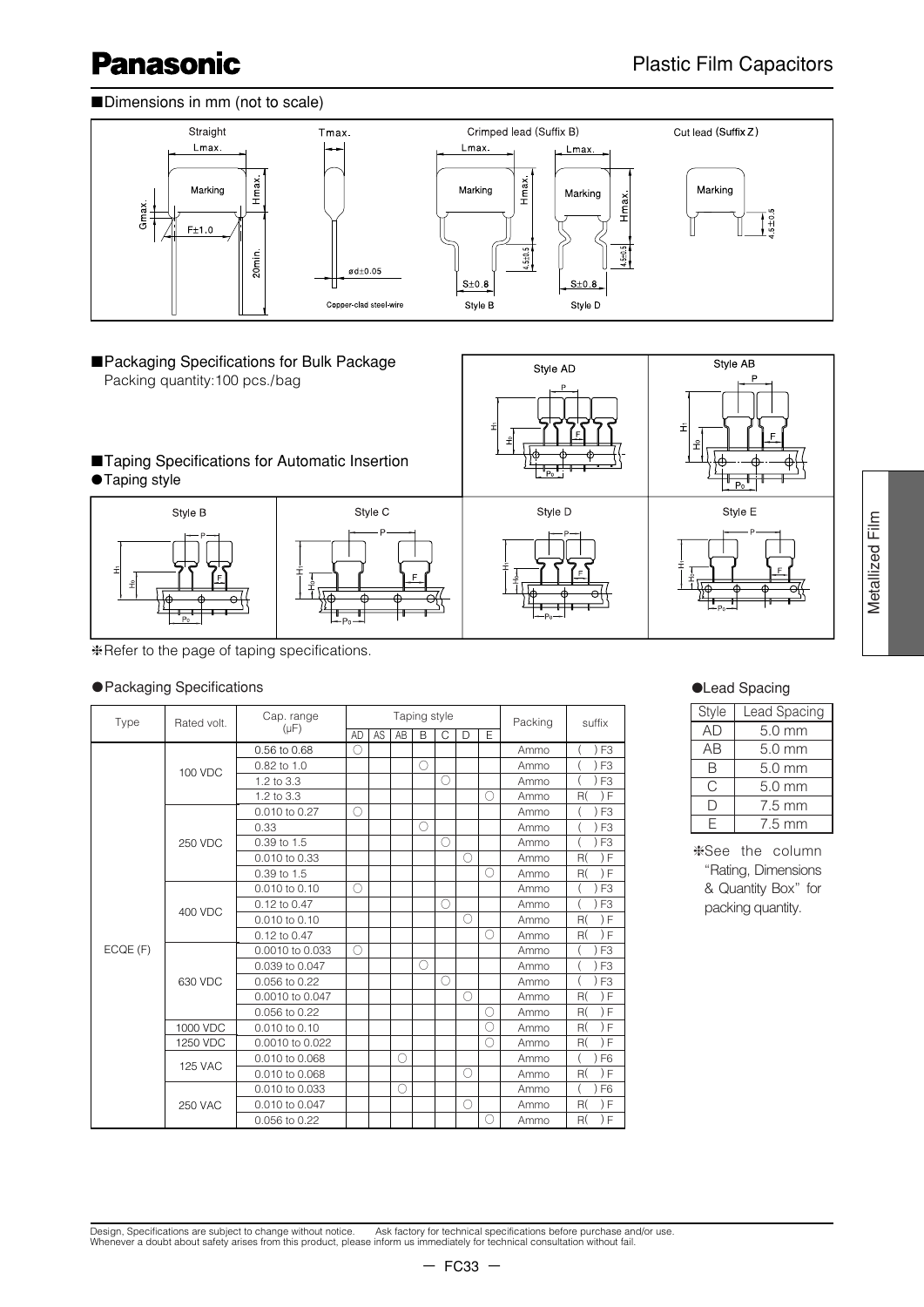#### ■Rating, Dimensions & Quantity/Ammo Box

● Rated voltage : 100 VDC, Capacitance tolerance :  $± 5$  %(J),  $± 10$  %(K)

|                           | Cap.      |                             |        |      | Dimensions (mm)       |                       |      |          |      |                             | Min. order Q'ty  |                    |             |
|---------------------------|-----------|-----------------------------|--------|------|-----------------------|-----------------------|------|----------|------|-----------------------------|------------------|--------------------|-------------|
| Part No.                  | $(\mu F)$ | max.                        | T max. |      | $H$ max.              | F                     | S    | G max.   | ød   |                             | Taping           |                    | <b>Bulk</b> |
|                           |           |                             |        |      | Straight Crimped lead | Straight Crimped lead |      | Straight |      | Standard<br>5 mm            | Odd size<br>5 mm | Odd size<br>7.5 mm |             |
| <b>ECQE1564</b><br>- IF ( | 0.56      | 12.0                        | 5.5    | 10.9 | 15.9                  | 10.0                  | 10.0 | 1.0      | 0.60 | 500                         |                  |                    |             |
| ECQE1684<br>7F)           | 0.68      | 12.0                        | 6.0    | 11.9 | 16.9                  | 10.0                  | 10.0 | 1.0      | 0.60 |                             |                  |                    |             |
| ECQE1824<br>7F(           | 0.82      | 12.0                        | 6.0    | 13.5 | 18.5                  | 10.0                  | 10.0 | 1.0      | 0.60 |                             | 1.000            |                    |             |
| <b>ECQE1105</b><br>-IE)   | 1.0       | 12.0                        | 6.7    | 14.0 | 19.0                  | 10.0                  | 10.0 | 1.0      | 0.60 |                             |                  |                    |             |
| <b>ECQE1125</b><br>-IF    | 1.2       | 18.5                        | 5.5    | 12.8 | 17.8                  | 15.0                  | 10.0 | 1.0      | 0.60 |                             |                  | 600                |             |
| <b>ECQE1155</b><br>٦F     | 1.5       | 18.5                        | 6.0    | 13.4 | 18.4                  | 15.0                  | 10.0 | 1.0      | 0.80 |                             |                  |                    |             |
| ECQE1185<br>٦F            | 1.8       | 18.5                        | 6.5    | 14.4 | 19.4                  | 15.0                  | 10.0 | 1.0      | 0.80 |                             | 500              | 500                |             |
| <b>ECQE1225</b><br>٦F     | 2.2       | 18.5                        | 7.0    | 15.0 | 20.0                  | 15.0                  | 10.0 | 1.0      | 0.80 |                             |                  |                    | 500         |
| <b>ECQE1275</b><br>- IF(  | 2.7       | 18.5                        | 8.0    | 15.8 | 20.8                  | 15.0                  | 10.0 | 1.0      | 0.80 |                             |                  | 400                |             |
| <b>ECQE1335</b><br>7F(    | 3.3       | 18.5                        | 8.5    | 16.5 | 21.5                  | 15.0                  | 10.0 | 1.0      | 0.80 |                             | 400              |                    |             |
| ECQE1395<br>-IE)          | 3.9       | 26.0                        | 7.0    | 16.4 | 21.4                  | 22.5                  | 15.0 | 1.0      | 0.80 |                             |                  |                    |             |
| ECQE1475<br>-IF(          | 4.7       | 26.0                        | 7.5    | 17.0 | 22.0                  | 22.5                  | 15.0 | 1.0      | 0.80 |                             |                  |                    |             |
| <b>ECQE1565</b><br>- IF(  | 5.6       | 26.0                        | 8.3    | 17.5 | 22.5                  | 22.5                  | 15.0 | 1.0      | 0.80 |                             |                  |                    |             |
| ECQE1685<br>7F(           | 6.8       | 26.0                        | 9.0    | 18.5 | 23.5                  | 22.5                  | 15.0 | 1.0      | 0.80 |                             |                  |                    |             |
| 7F)<br><b>ECQE1825</b>    | 8.2       | 26.0                        | 10.0   | 20.0 | 25.0                  | 22.5                  | 15.0 | 1.5      | 0.80 |                             |                  |                    |             |
| ٦F<br>ECQE1106            | 10.0      | 26.0                        | 11.5   | 21.0 | 26.0                  | 22.5                  | 15.0 | 1.5      | 0.80 |                             |                  |                    |             |
|                           |           | $\sim$ $\sim$ $\sim$ $\sim$ |        |      |                       |                       |      |          |      | $-1.1 - 1.0000$ . $-1.4000$ |                  |                    |             |

-Suffix for lead crimped or taped type Cap. tol. code

style D: 0.056 µF to 1.0 µF style B: 1.2 µF to 10.0 µF

#### ■Rating, Dimensions & Quantity/Ammo Box

● Rated voltage : 250 VDC, Capacitance tolerance :  $±5$  %(J),  $±10$  %(K)

|                        | Cap.      | Dimensions (mm)<br>$H$ max. |          |                                       |                                             |      |                         |          |      |                              | Min. order Q'ty  |          |             |  |
|------------------------|-----------|-----------------------------|----------|---------------------------------------|---------------------------------------------|------|-------------------------|----------|------|------------------------------|------------------|----------|-------------|--|
| Part No.               | $(\mu F)$ | $\mathsf{l}$ max.           | $T$ max. |                                       |                                             | F    | $\overline{\mathsf{s}}$ | G max.   | ød   |                              | Taping           |          | <b>Bulk</b> |  |
|                        |           |                             |          |                                       | Straight Crimped lead Straight Crimped lead |      |                         | Straight |      | Standard<br>5 mm             | Odd size<br>5 mm | Odd size |             |  |
| ]F(<br>ECQE2103        | 0.010     | 10.3                        | 4.3      | 7.4                                   | 12.4                                        | 7.5  | 7.5                     | 1.0      | 0.60 |                              |                  |          |             |  |
| F(<br><b>ECQE2123</b>  | 0.012     | 10.3                        | 4.4      | 7.5                                   | 12.5                                        | 7.5  | 7.5                     | 1.0      | 0.60 |                              |                  |          |             |  |
| <b>ECQE2153</b><br>]F( | 0.015     | 10.3                        | 4.4      | 7.5                                   | 12.5                                        | 7.5  | 7.5                     | 1.0      | 0.60 |                              |                  |          |             |  |
| <b>ECQE2183</b><br>]F( | 0.018     | 10.3                        | 4.4      | 7.5                                   | 12.5                                        | 7.5  | 7.5                     | 1.0      | 0.60 |                              |                  |          |             |  |
| ECQE2223<br>IF         | 0.022     | 10.3                        | 4.4      | 7.5                                   | 12.5                                        | 7.5  | 7.5                     | 1.0      | 0.60 |                              |                  |          |             |  |
| <b>ECQE2273</b><br>ΊF  | 0.027     | 10.3                        | 4.4      | 7.5                                   | 12.5                                        | 7.5  | 7.5                     | 1.0      | 0.60 | 1000                         |                  |          |             |  |
| <b>ECQE2333</b><br>]F( | 0.033     | 10.3                        | 4.5      | 7.5                                   | 12.5                                        | 7.5  | 7.5                     | 1.0      | 0.60 |                              |                  |          |             |  |
| <b>ECQE2393</b><br>1F( | 0.039     | 10.3                        | 4.5      | 7.5                                   | 12.5                                        | 7.5  | 7.5                     | 1.0      | 0.60 |                              |                  |          |             |  |
| ECQE2473[<br>]F(       | 0.047     | 10.3                        | 4.5      | 7.5                                   | 12.5                                        | 7.5  | 7.5                     | 1.0      | 0.60 |                              |                  |          |             |  |
| <b>ECQE2563</b><br>IF( | 0.056     | 10.3                        | 4.8      | 7.9                                   | 12.9                                        | 7.5  | 7.5                     | 1.0      | 0.60 |                              |                  | 1000     |             |  |
| <b>ECQE2683</b><br>1F( | 0.068     | 10.3                        | 4.5      | 7.5                                   | 12.5                                        | 7.5  | 7.5                     | 1.0      | 0.60 |                              |                  |          |             |  |
| <b>ECQE2823</b><br>IF( | 0.082     | 10.3                        | 4.9      | 8.0                                   | 13.0                                        | 7.5  | 7.5                     | 1.0      | 0.60 |                              |                  |          |             |  |
| <b>ECQE2104</b><br>ìΕ  | 0.10      | 10.3                        | 5.8      | 8.4                                   | 13.4                                        | 7.5  | 7.5                     | 1.0      | 0.60 |                              |                  |          |             |  |
| ECQE2124[<br>IF(       | 0.12      | 10.3                        | 6.0      | 9.0                                   | 14.0                                        | 7.5  | 7.5                     | 1.0      | 0.60 |                              |                  |          |             |  |
| <b>ECQE2154</b><br>]F  | 0.15      | 10.3                        | 6.0      | 10.8                                  | 15.8                                        | 7.5  | 7.5                     | 1.0      | 0.60 | 500                          |                  |          |             |  |
| ECQE2184<br>1F(        | 0.18      | 12.0                        | 5.0      | 10.3                                  | 15.3                                        | 10.0 | 10.0                    | 1.0      | 0.60 |                              |                  |          |             |  |
| <b>ECQE2224</b><br>]F( | 0.22      | 12.0                        | 5.5      | 10.5                                  | 15.5                                        | 10.0 | 10.0                    | 1.0      | 0.60 |                              |                  |          |             |  |
| ]F(<br>ECQE2274[       | 0.27      | 12.0                        | 6.0      | 11.5                                  | 16.5                                        | 10.0 | 10.0                    | 1.0      | 0.60 |                              |                  |          |             |  |
| <b>ECQE2334</b><br>IF  | 0.33      | 12.0                        | 6.5      | 12.0                                  | 17.0                                        | 10.0 | 10.0                    | 1.0      | 0.60 |                              | 1000             |          | 500         |  |
| <b>ECQE2394</b><br>JΕ  | 0.39      | 18.5                        | 4.9      | 12.0                                  | 17.0                                        | 15.0 | 10.0                    | 1.0      | 0.60 |                              |                  |          |             |  |
| <b>ECQE2474</b><br>1F( | 0.47      | 18.5                        | 5.3      | 12.5                                  | 17.5                                        | 15.0 | 10.0                    | 1.0      | 0.60 |                              |                  |          |             |  |
| <b>ECQE2564</b><br>IF۱ | 0.56      | 18.5                        | 5.5      | 13.0                                  | 18.0                                        | 15.0 | 10.0                    | 1.0      | 0.60 |                              |                  | 500      |             |  |
| ECQE2684[<br>ìΕ        | 0.68      | 18.5                        | 6.0      | 13.5                                  | 18.5                                        | 15.0 | 10.0                    | 1.0      | 0.80 |                              | 500              |          |             |  |
| ECQE2824<br>ìΕ         | 0.82      | 18.5                        | 6.5      | 14.5                                  | 19.5                                        | 15.0 | 10.0                    | 1.0      | 0.80 |                              |                  |          |             |  |
| ĴΕ<br><b>ECQE2105</b>  | 1.0       | 18.5                        | 7.4      | 15.0                                  | 20.0                                        | 15.0 | 10.0                    | 1.0      | 0.80 |                              |                  | 400      |             |  |
| <b>ECQE2125</b><br>]F( | 1.2       | 18.5                        | 8.0      | 15.9                                  | 20.9                                        | 15.0 | 10.0                    | 1.0      | 0.80 |                              |                  |          |             |  |
| <b>ECQE2155</b><br>]F  | 1.5       | 18.5                        | 9.0      | 16.8                                  | 21.8                                        | 15.0 | 10.0                    | 1.0      | 0.80 |                              | 400              | 300      |             |  |
| <b>ECQE2185</b><br>ΊF  | 1.8       | 26.0                        | 7.5      | 15.5                                  | 20.5                                        | 22.5 | 15.0                    | 1.0      | 0.80 |                              |                  |          |             |  |
| <b>ECQE2225</b><br>]F( | 2.2       | 26.0                        | 8.5      | 16.3                                  | 21.3                                        | 22.5 | 15.0                    | 1.0      | 0.80 |                              |                  |          |             |  |
| <b>ECQE2275</b><br>JΕ  | 2.7       | 26.0                        | 9.4      | 17.0                                  | 22.0                                        | 22.5 | 15.0                    | 1.0      | 0.80 |                              |                  |          |             |  |
| <b>ECQE2335</b><br>1F( | 3.3       | 26.0                        | 10.3     | 18.0                                  | 23.0                                        | 22.5 | 15.0                    | 1.5      | 0.80 |                              |                  |          |             |  |
| <b>ECQE2395</b><br>]F  | 3.9       | 26.0                        | 11.0     | 20.5                                  | 25.5                                        | 22.5 | 15.0                    | 1.5      | 0.80 |                              |                  |          |             |  |
| <b>ECQE2475</b><br>1F( | 4.7       | 26.0                        | 12.0     | 21.5                                  | 26.5                                        | 22.5 | 15.0                    | 1.5      | 0.80 |                              |                  |          |             |  |
| ]F(<br><b>ECQE2565</b> | 5.6       | 31.0                        | 11.8     | 21.0                                  | 26.0                                        | 27.5 | 22.5                    | 1.5      | 0.80 |                              |                  |          |             |  |
| <b>ECQE2685</b><br>1F( | 6.8       | 31.0                        | 13.0     | 22.4                                  | 27.4                                        | 27.5 | 22.5                    | 1.5      | 0.80 |                              |                  |          |             |  |
| <b>ECQE2825</b><br>]F( | 8.2       | 31.0                        | 14.3     | 23.5                                  | 28.5                                        | 27.5 | 22.5                    | 1.5      | 0.80 |                              |                  |          |             |  |
| ]F(<br>ECQE2106        | )10.0     | 31.0                        | 15.9     | 25.8                                  | 30.8                                        | 27.5 | 22.5                    | 1.5      | 0.80 |                              |                  |          |             |  |
|                        |           |                             |          | Suffix for lead crimped or taped type |                                             |      |                         |          |      | Style D: 0.010 µF to 0.33 µF |                  |          |             |  |
|                        |           | Cap. tol. code              |          |                                       |                                             |      |                         |          |      | Style B: 0.39 µF to 10.0 µF  |                  |          |             |  |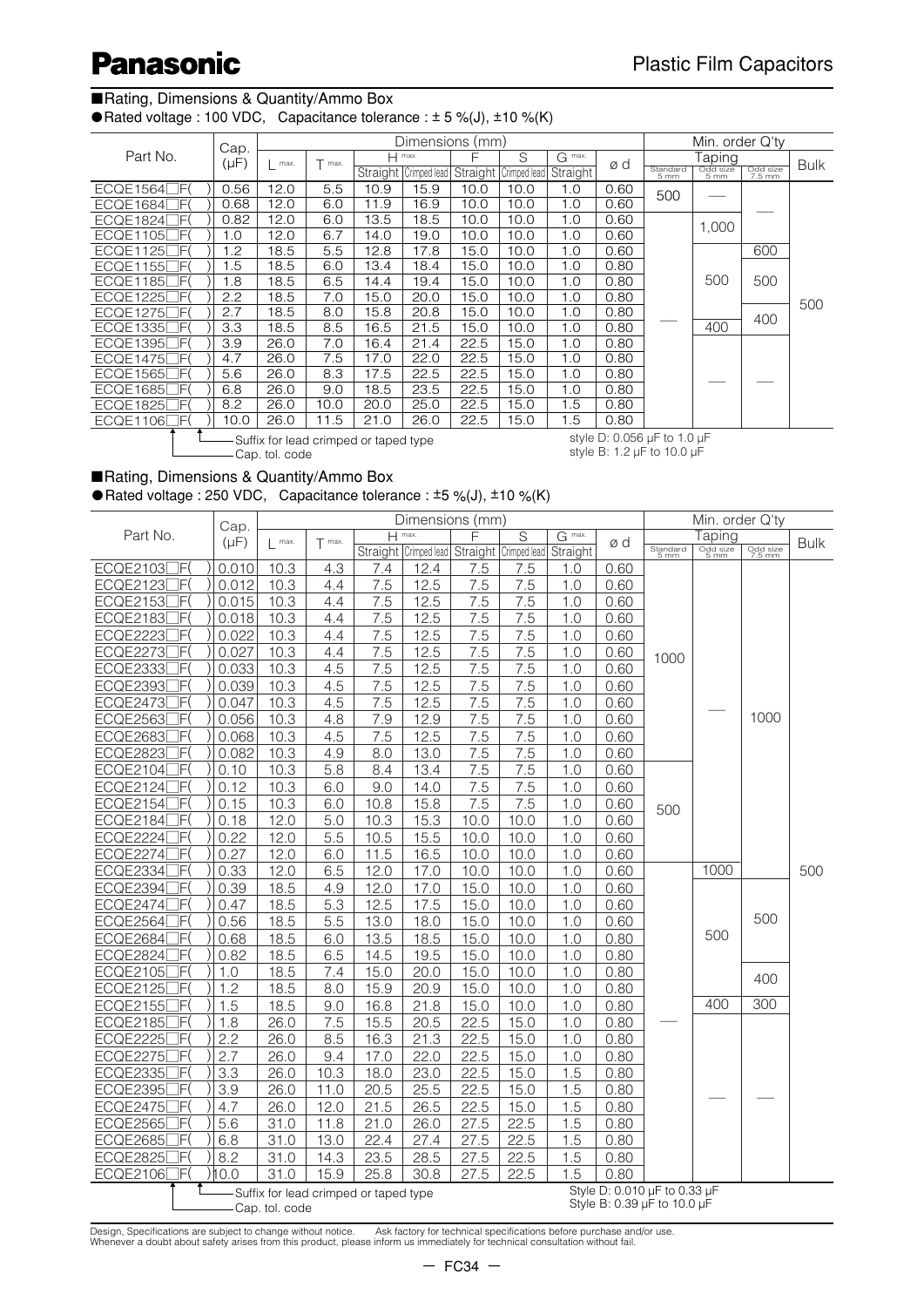#### ■Rating, Dimensions & Quantity/Ammo Box

● Rated voltage : 400 VDC, Capacitance tolerance : ±5 %(J), ±10 %(K)

|                                   | Cap.      |         |          |      | Dimensions (mm)                                     |      |      |                 |      |                  | Min. order Q'ty  |                    |      |
|-----------------------------------|-----------|---------|----------|------|-----------------------------------------------------|------|------|-----------------|------|------------------|------------------|--------------------|------|
| Part No.                          | $(\mu F)$ | $max$ . | $T$ max. |      | $H$ max.                                            |      | S    | G max.          | φd   |                  | Taping           |                    | Bulk |
| ECQE4103□F(<br>$\lambda$          | 0.010     | 10.3    | 4.3      | 7.4  | Straight Crimped lead Straight Crimped lead<br>12.4 | 7.5  | 7.5  | Straight<br>1.0 | 0.60 | Standard<br>5 mm | Odd size<br>5 mm | Odd size<br>7.5 mm |      |
| $ECQE4123$ $F($                   | 0.012     | 10.3    | 4.4      | 7.5  | 12.5                                                | 7.5  | 7.5  | 1.0             | 0.60 |                  |                  |                    |      |
| $ECQE4153$ $\Box$ F(<br>$\lambda$ | 0.015     | 10.3    | 4.4      | 7.5  | 12.5                                                | 7.5  | 7.5  | 1.0             | 0.60 |                  |                  |                    |      |
| $ECQE4183$ $F($<br>$\lambda$      | 0.018     | 10.3    | 4.4      | 7.5  | 12.5                                                | 7.5  | 7.5  | 1.0             | 0.60 | 1000             |                  |                    |      |
| ECQE4223□F(                       | 0.022     | 10.3    | 4.8      | 7.9  | 12.9                                                | 7.5  | 7.5  | 1.0             | 0.60 |                  |                  |                    |      |
| $ECQE4273$ $F($<br>$\lambda$      | 0.027     | 10.3    | 5.5      | 8.0  | 13.0                                                | 7.5  | 7.5  | 1.0             | 0.60 |                  |                  |                    |      |
| ECQE4333□F(                       | 0.033     | 10.3    | 6.0      | 9.0  | 14.0                                                | 7.5  | 7.5  | 1.0             | 0.60 |                  |                  | 1000               |      |
| ECQE4393□F(                       | 0.039     | 12.0    | 4.9      | 8.0  | 13.0                                                | 10.0 | 10.0 | 1.0             | 0.60 |                  |                  |                    |      |
| $ECQE4473$ $\Box$ F(<br>$\lambda$ | 0.047     | 12.0    | 5.0      | 8.3  | 13.3                                                | 10.0 | 10.0 | 1.0             | 0.60 |                  |                  |                    |      |
| $ECQE4563$ $F($<br>$\lambda$      | 0.056     | 12.0    | 5.0      | 10.0 | 15.0                                                | 10.0 | 10.0 | 1.0             | 0.60 | 500              |                  |                    |      |
| $ECQE4683$ $\Box$ F(              | 0.068     | 12.0    | 5.4      | 10.5 | 15.5                                                | 10.0 | 10.0 | 1.0             | 0.60 |                  |                  |                    |      |
| ECQE4823□F(<br>$\lambda$          | 0.082     | 12.0    | 5.8      | 11.0 | 16.0                                                | 10.0 | 10.0 | 1.0             | 0.60 |                  |                  |                    |      |
| $ECQE4104$ $F($<br>$\lambda$      | 0.10      | 12.0    | 6.3      | 12.0 | 17.0                                                | 10.0 | 10.0 | 1.0             | 0.60 |                  |                  |                    |      |
| $ECQE4124$ $\Box$ F(<br>$\lambda$ | 0.12      | 18.5    | 5.0      | 10.0 | 15.0                                                | 15.0 | 10.0 | 1.0             | 0.60 |                  |                  |                    |      |
| $ECQE4154$ $\Box$ F(<br>$\lambda$ | 0.15      | 18.5    | 5.0      | 12.4 | 17.4                                                | 15.0 | 10.0 | 1.0             | 0.60 |                  |                  |                    | 500  |
| $ECQE4184$ $\Box$ F(              | 0.18      | 18.5    | 5.4      | 12.5 | 17.5                                                | 15.0 | 10.0 | 1.0             | 0.60 |                  |                  | 500                |      |
| $ECQE4224$ $\Box$ F(<br>$\lambda$ | 0.22      | 18.5    | 5.9      | 13.0 | 18.0                                                | 15.0 | 10.0 | 1.0             | 0.60 |                  | 500              |                    |      |
| $ECQE4274$ $\Box$ F(              | 0.27      | 18.5    | 6.5      | 14.3 | 19.3                                                | 15.0 | 10.0 | 1.0             | 0.80 |                  |                  |                    |      |
| ECQE4334                          | 0.33      | 18.5    | 7.0      | 14.9 | 19.9                                                | 15.0 | 10.0 | 1.0             | 0.80 |                  |                  |                    |      |
| ECQE4394□F(<br>$\mathcal{E}$      | 0.39      | 18.5    | 7.5      | 15.4 | 20.4                                                | 15.0 | 10.0 | 1.0             | 0.80 |                  |                  | 400                |      |
| $ECQE4474$ $\Box$ F(              | 0.47      | 18.5    | 7.8      | 17.0 | 22.0                                                | 15.0 | 10.0 | 1.0             | 0.80 |                  |                  |                    |      |
| $ECQE4564$ $\Box$ F(              | 0.56      | 26.0    | 6.5      | 16.0 | 21.0                                                | 22.5 | 15.0 | 1.0             | 0.80 |                  |                  |                    |      |
| ECQE4684<br>$\lambda$             | 0.68      | 26.0    | 7.0      | 16.5 | 21.5                                                | 22.5 | 15.0 | 1.0             | 0.80 |                  |                  |                    |      |
| $ECQE4824$ $\Box$ F(              | 0.82      | 26.0    | 7.9      | 17.3 | 22.3                                                | 22.5 | 15.0 | 1.0             | 0.80 |                  |                  |                    |      |
| $ECQE4105$ $F($<br>$\lambda$      | 1.0       | 26.0    | 8.5      | 18.0 | 23.0                                                | 22.5 | 15.0 | 1.0             | 0.80 |                  |                  |                    |      |
| $ECQE4125$ $\Box$ F(              | 1.2       | 26.0    | 9.5      | 18.9 | 23.9                                                | 22.5 | 15.0 | 1.0             | 0.80 |                  |                  |                    |      |
| $ECQE4155$ $F($                   | 1.5       | 31.0    | 9.5      | 19.0 | 24.0                                                | 27.5 | 22.5 | 1.0             | 0.80 |                  |                  |                    |      |
| ECQE4185□F(                       | 1.8       | 31.0    | 11.0     | 20.5 | 25.5                                                | 27.5 | 22.5 | 1.5             | 0.80 |                  |                  |                    |      |
| $ECQE4225$ $F($                   | 2.2       | 31.0    | 11.0     | 22.0 | 27.0                                                | 27.5 | 22.5 | 1.5             | 0.80 |                  |                  |                    |      |

Suffix for lead crimped or taped type Cap. tol. code

style D:0.010 µF to 0.10 µF style B:0.12 µF to 2.2 µF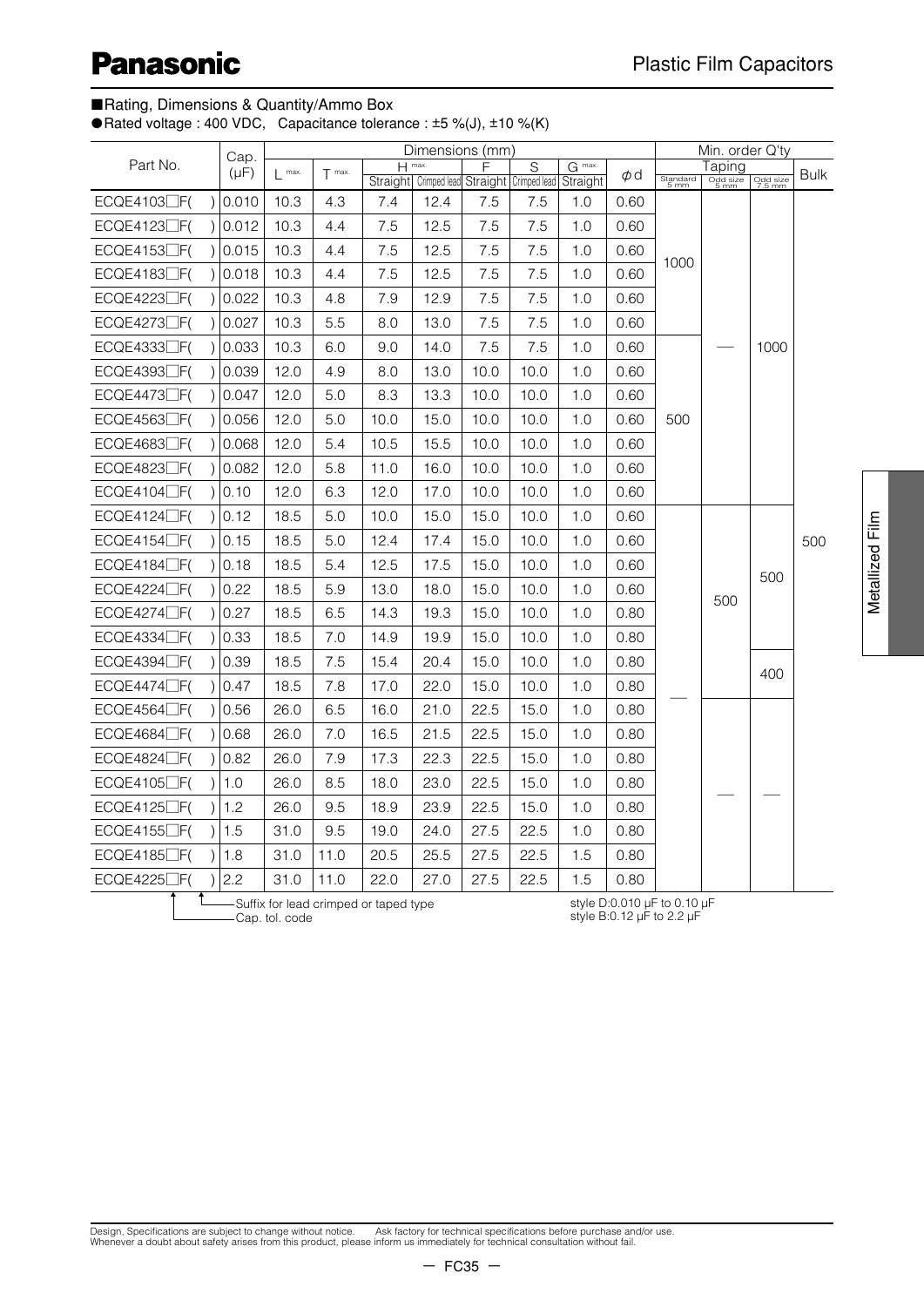## Plastic Film Capacitors

|  | ● Rated voltage : 630 VDC, Capacitance tolerance : $\pm 5 \ \% (J), \pm 10 \ \% (K)$ |  |
|--|--------------------------------------------------------------------------------------|--|
|--|--------------------------------------------------------------------------------------|--|

|                         |         | Cap.                                   |                   |          |                     | Dimensions (mm)                             |      |                |                                                                                    |      |      |        | Min. order Q'ty                       |             |
|-------------------------|---------|----------------------------------------|-------------------|----------|---------------------|---------------------------------------------|------|----------------|------------------------------------------------------------------------------------|------|------|--------|---------------------------------------|-------------|
| Part No.                |         | $(\mu F)$                              | $\mathsf{l}$ max. | $T$ max. | $H$ <sup>max.</sup> | Straight Crimped lead Straight Crimped lead | F    | $\overline{S}$ | $G$ <sup>max.</sup><br>Straight                                                    | Φd   |      | Taping | Standard Odd size<br>5 mm 5 mm 7.5 mm | <b>Bulk</b> |
| $ECQE6102$ $F($         |         | 0.0010                                 | 10.0              | 4.5      | 9.5                 | 14.5                                        | 7.5  | 5.0            | 1.0                                                                                | 0.60 |      |        |                                       |             |
| $ECQE6122$ $\Box$ F(    |         | 0.0012                                 | 10.0              | 4.5      | 10.0                | 15.0                                        | 7.5  | 5.0            | 1.0                                                                                | 0.60 |      |        |                                       |             |
| $ECQE6152$ $F($         |         | 0.0015                                 | 10.0              | 4.5      | 10.0                | 15.0                                        | 7.5  | 5.0            | 1.0                                                                                | 0.60 |      |        |                                       |             |
| $ECQE6182$ $\Box$ F(    | $\vert$ | 0.0018                                 | 10.0              | 4.5      | 10.0                | 15.0                                        | 7.5  | 5.0            | 1.0                                                                                | 0.60 |      |        |                                       |             |
| $ECQE6222$ $F($         |         | 0.0022                                 | 10.0              | 4.5      | 10.0                | 15.0                                        | 7.5  | 5.0            | 1.0                                                                                | 0.60 |      |        |                                       |             |
| $ECQE6272$ $F($         |         | 0.0027                                 | 10.0              | 4.5      | 10.0                | 15.0                                        | 7.5  | 5.0            | 1.0                                                                                | 0.60 |      |        |                                       |             |
| $ECQE6332$ $F($         |         | 0.0033                                 | 10.0              | 4.5      | 10.0                | 15.0                                        | 7.5  | 5.0            | 1.0                                                                                | 0.60 |      |        |                                       |             |
| $ECQE6392$ $F($         |         | 0.0039                                 | 10.0              | 4.5      | 10.0                | 15.0                                        | 7.5  | 5.0            | 1.0                                                                                | 0.60 |      |        |                                       |             |
| $ECQE6472$ $\Box$ F(    |         | 0.0047                                 | 12.0              | 4.5      | 10.0                | 15.0                                        | 10.0 | 7.5            | 1.0                                                                                | 0.60 |      |        |                                       |             |
| $ECQE6562$ $\Box$ F(    |         | 0.0056                                 | 12.0              | 4.5      | 10.0                | 15.0                                        | 10.0 | 7.5            | 1.0                                                                                | 0.60 | 1000 |        |                                       |             |
| $ECQE6682$ $\Box$ F(    |         | 0.0068                                 | 12.0              | 4.9      | 10.0                | 15.0                                        | 10.0 | 7.5            | 1.0                                                                                | 0.60 |      |        | 1000                                  |             |
| $ECQE6822$ $\Box$ F(    |         | 0.0082                                 | 12.0              | 4.5      | 10.0                | 15.0                                        | 10.0 | 7.5            | 1.0                                                                                | 0.60 |      |        |                                       |             |
| ECQE6103□F(             |         | 0.010                                  | 12.0              | 4.5      | 7.5                 | 12.5                                        | 10.0 | 10.0           | 1.0                                                                                | 0.60 |      |        |                                       |             |
| $ECQE6123$ $F($         | $\vert$ | 0.012                                  | 12.0              | 4.5      | 7.8                 | 12.8                                        | 10.0 | 10.0           | 1.0                                                                                | 0.60 |      |        |                                       |             |
| $ECQE6153$ $F($         |         | 0.015                                  | 12.0              | 5.0      | 8.2                 | 13.2                                        | 10.0 | 10.0           | 1.0                                                                                | 0.60 |      |        |                                       |             |
| $ECQE6183$ $\Box$ $F($  |         | 0.018                                  | 12.0              | 4.9      | 10.0                | 15.0                                        | 10.0 | 10.0           | 1.0                                                                                | 0.60 |      |        |                                       |             |
| $ECQE6223$ $F($         |         | 0.022                                  | 12.0              | 5.3      | 10.5                | 15.5                                        | 10.0 | 10.0           | 1.0                                                                                | 0.60 |      |        |                                       |             |
| $ECQE6273$ $\Box$ F(    |         | 0.027                                  | 12.0              | 5.5      | 10.9                | 15.9                                        | 10.0 | 10.0           | 1.0                                                                                | 0.60 |      |        |                                       |             |
| ECQE6333 <sup></sup> F( | $\vert$ | 0.033                                  | 12.0              | 6.0      | 11.9                | 16.9                                        | 10.0 | 10.0           | 1.0                                                                                | 0.60 | 500  |        |                                       |             |
| $ECQE6393$ $\Box$ F(    |         | 0.039                                  | 12.0              | 6.0      | 13.4                | 18.4                                        | 10.0 | 10.0           | 1.0                                                                                | 0.60 |      |        |                                       |             |
| $ECQE6473$ $\Box$ F(    |         | 0.047                                  | 12.0              | 6.5      | 13.5                | 18.5                                        | 10.0 | 10.0           | 1.0                                                                                | 0.60 |      | 1000   |                                       | 500         |
| $ECQE6563$ $\Box$ F(    |         | 0.056                                  | 18.5              | 5.4      | 10.5                | 15.5                                        | 15.0 | 10.0           | 1.0                                                                                | 0.60 |      |        |                                       |             |
| $ECQE6683$ $\Box$ F(    |         | 0.068                                  | 18.5              | 5.8      | 11.0                | 16.0                                        | 15.0 | 10.0           | 1.0                                                                                | 0.60 |      |        |                                       |             |
| $ECQE6823$ $F($         | $\vert$ | 0.082                                  | 18.5              | 6.5      | 12.0                | 17.0                                        | 15.0 | 10.0           | 1.0                                                                                | 0.60 |      |        | 500                                   |             |
| $ECQE6104$ $\Box$ F(    |         | 0.10                                   | 18.5              | 6.3      | 14.0                | 19.0                                        | 15.0 | 10.0           | 1.0                                                                                | 0.60 |      | 500    |                                       |             |
| $ECQE6124$ $\Box$ F(    |         | 0.12                                   | 18.5              | 6.3      | 14.5                | 19.5                                        | 15.0 | 10.0           | 1.0                                                                                | 0.80 |      |        |                                       |             |
| $ECQE6154$ $\Box$ F(    |         | 0.15                                   | 18.5              | 7.5      | 15.4                | 20.4                                        | 15.0 | 10.0           | 1.0                                                                                | 0.80 |      |        |                                       |             |
| $ECQE6184$ $\Box$ F(    |         | 0.18                                   | 18.5              | 8.0      | 16.0                | 21.0                                        | 15.0 | 10.0           | 1.0                                                                                | 0.80 |      |        | 400                                   |             |
| $ECQE6224$ $\Box$ F(    | $\vert$ | 0.22                                   | 18.5              | 9.0      | 16.5                | 21.5                                        | 15.0 | 10.0           | 1.0                                                                                | 0.80 |      | 400    | 300                                   |             |
| $ECQE6274$ $\Box$ F(    |         | 0.27                                   | 26.0              | 7.0      | 16.5                | 21.5                                        | 22.5 | 15.0           | 1.0                                                                                | 0.80 |      |        |                                       |             |
| $ECQE6334$ $F($         |         | 0.33                                   | 26.0              | 7.8      | 17.0                | 22.0                                        | 22.5 | 15.0           | 1.0                                                                                | 0.80 |      |        |                                       |             |
| $ECQE6394$ $\Box$ F(    |         | 0.39                                   | 26.0              | 8.5      | 17.9                | 22.9                                        | 22.5 | 15.0           | 1.0                                                                                | 0.80 |      |        |                                       |             |
| $ECQE6474$ $\Box$ F(    |         | 0.47                                   | 26.0              | 9.3      | 18.5                | 23.5                                        | 22.5 | 15.0           | 1.0                                                                                | 0.80 |      |        |                                       |             |
| $ECQE6564$ $\Box$ F(    |         | 0.56                                   | 26.0              | 10.0     | 20.0                | 25.0                                        | 22.5 | 15.0           | 1.5                                                                                | 0.80 |      |        |                                       |             |
| $ECQE6684$ $\Box$ F(    |         | 0.68                                   | 26.0              | 11.5     | 21.0                | 26.0                                        | 22.5 | 15.0           | 1.5                                                                                | 0.80 |      |        |                                       |             |
| $ECQE6824$ $\Box$ F(    |         | 0.82                                   | 31.0              | 11.3     | 20.5                | 25.5                                        | 27.5 | 22.5           | 1.5                                                                                | 0.80 |      |        |                                       |             |
| $ECQE6105$ $F($         |         | 1.0                                    | 31.0              | 12.5     | 21.9                | 26.9                                        | 27.5 | 22.5           | 1.5                                                                                | 0.80 |      |        |                                       |             |
| $ECQE6125$ $\Box$ F(    |         | 1.2                                    | 31.0              | 13.5     | 23.0                | 28.0                                        | 27.5 | 22.5           | 1.5                                                                                | 0.80 |      |        |                                       |             |
| $ECQE6155$ $\Box$ F(    |         | 1.5                                    | 31.0              | 15.3     | 24.7                | 29.7                                        | 27.5 | 22.5           | 1.5                                                                                | 0.80 |      |        |                                       |             |
| $ECQE6185$ $\Box$ F(    |         | 1.8                                    | 31.0              | 16.8     | 27.0                | 32.0                                        | 27.5 | 22.5           | 1.5                                                                                | 0.80 |      |        |                                       |             |
| $ECQE6225$ $F($         |         | 2.2                                    | 31.0              | 19.5     | 29.0                | 34.0                                        | 27.5 | 22.5           | 1.5                                                                                | 0.80 |      |        |                                       |             |
|                         |         | Suffix for lead crimped or taped type. |                   |          |                     |                                             |      |                | style D:0.010 µF to 0.047 µF<br>style B:0.0010 µF to 0.0082 µF, 0.056 µF to 2.2 µF |      |      |        |                                       |             |
|                         |         | Cap. tol. code                         |                   |          |                     |                                             |      |                |                                                                                    |      |      |        |                                       |             |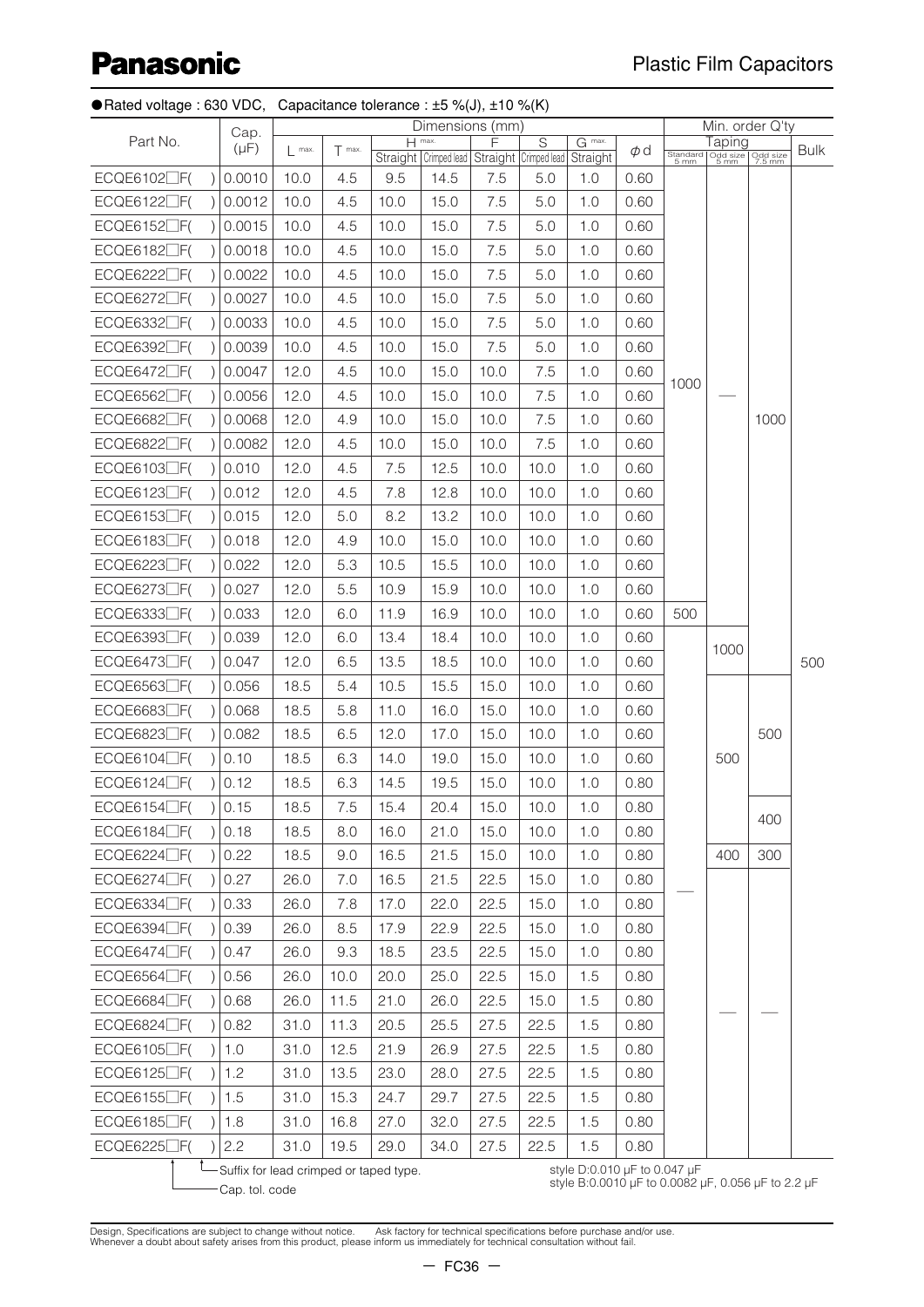#### ■Rating, Dimensions & Quantity/Ammo Box

●Rated voltage : 1000 VDC, Note) 125 VAC, Capacitance tolerance : ±5 %(J), ±10 %(K)

|                           |                   |      |          |          | Dimensions (mm) |          |              |          |      | Min. order Q'ty  |             |
|---------------------------|-------------------|------|----------|----------|-----------------|----------|--------------|----------|------|------------------|-------------|
| Part No.                  | Cap.<br>$(\mu F)$ | max. | $T$ max. |          | H max.          | F        | S            | $G$ max. | ød   | Taping           | <b>Bulk</b> |
|                           |                   |      |          | Straight | Crimped lead    | Straight | Crimped lead | Straight |      | $7.5 \text{ mm}$ |             |
| ECQE10103 <sub>DF</sub> ( | 0.010             | 15.5 | 6.0      | 11.0     | 16.0            | 12.5     | 12.5         | 1.0      | 0.60 |                  |             |
| ECQE10123 <sub>LF</sub> ( | 0.012             | 15.5 | 6.0      | 12.0     | 17.0            | 12.5     | 12.5         | 1.0      | 0.60 | 500              |             |
| ECQE10153□F(              | 0.015             | 15.5 | 7.0      | 12.5     | 17.5            | 12.5     | 12.5         | 1.0      | 0.60 |                  |             |
| ECQE10183 <sub>[F</sub> ( | 0.018             | 15.5 | 7.5      | 13.0     | 20.0            | 12.5     | 12.5         | 1.0      | 0.80 | 400              |             |
| ECQE10223□F(              | 0.022             | 15.5 | 7.5      | 15.5     | 22.5            | 12.5     | 12.5         | 1.0      | 0.80 |                  |             |
| ECQE10273 <sub>LF</sub> ( | 0.027             | 21.0 | 6.0      | 13.0     | 18.0            | 17.5     | 12.5         | 1.0      | 0.80 |                  |             |
| ECQE10333 <sub>DF(</sub>  | 0.033             | 21.0 | 6.5      | 14.0     | 19.0            | 17.5     | 12.5         | 1.0      | 0.80 | 500              |             |
| ECQE10393 <sub></sub>     | 0.039             | 21.0 | 7.0      | 14.5     | 19.5            | 17.5     | 12.5         | 1.0      | 0.80 |                  |             |
| ECQE10473□F(              | 0.047             | 21.0 | 7.5      | 15.5     | 20.5            | 17.5     | 12.5         | 1.0      | 0.80 |                  | 500         |
| ECQE10563□F(              | 0.056             | 21.0 | 7.5      | 17.0     | 22.0            | 17.5     | 12.5         | 1.0      | 0.80 | 400              |             |
| ECQE10683 <sub>LF</sub> ( | 0.068             | 21.0 | 8.5      | 18.0     | 23.0            | 17.5     | 12.5         | 1.0      | 0.80 |                  |             |
| ECQE10823□F(              | 0.082             | 21.0 | 9.0      | 18.5     | 23.5            | 17.5     | 12.5         | 1.0      | 0.80 |                  |             |
| ECQE10104□F(              | 0.10              | 21.0 | 10.0     | 20.0     | 25.0            | 17.5     | 12.5         | 1.0      | 0.80 | 300              |             |
| ECQE10124□F(              | 0.12              | 26.0 | 9.0      | 18.5     | 23.5            | 22.5     | 17.5         | 1.0      | 0.80 |                  |             |
| ECQE10154□F(              | 0.15              | 26.0 | 10.0     | 20.0     | 25.0            | 22.5     | 17.5         | 1.5      | 0.80 |                  |             |
| ECQE10184□F(              | 0.18              | 26.0 | 10.5     | 22.0     | 27.0            | 22.5     | 17.5         | 1.5      | 0.80 |                  |             |
| ECQE10224□F(              | 0.22              | 26.0 | 12.0     | 23.0     | 28.0            | 22.5     | 17.5         | 1.5      | 0.80 |                  |             |
| $\ddot{\bullet}$          |                   |      |          |          |                 |          |              |          |      |                  |             |

<sup>L</sup>—Suffix for lead crimped or taped type.

Style D: 0.010 µF to 0.022 µF Style B: 0.027 µF to 0.22 µF

Note) This type has two rated voltage, one is DC rated voltage another is AC rated voltage..

DC rated voltage is 1000 V, AC rated voltage is 125 V.

Cap. tol. code

Making for rated voltage is**「**1000 V, 125 V **」**

When capacitors use in secondary side of power source, and in case of applying voltage in altering current (50 Hz or 60 Hz sine wave) to a capacitor, please refer to the page of ''Permissible voltage (R.M.S) in altering current corresponding to DC rated voltage''.

When capacitors use in primary side of power source, the rated voltage is shown 125 VAC. Voltage to be applied to capacitors in only sine wave (50 Hz or 60 Hz).

AC rated capacitors complying with clause 1 of ''Electrical Appliance and Material Safety Law''. And not complying with clause 2 of ''Electrical Appliance and Material Safety Law'', in this case please use ECQUL type or ECQUG type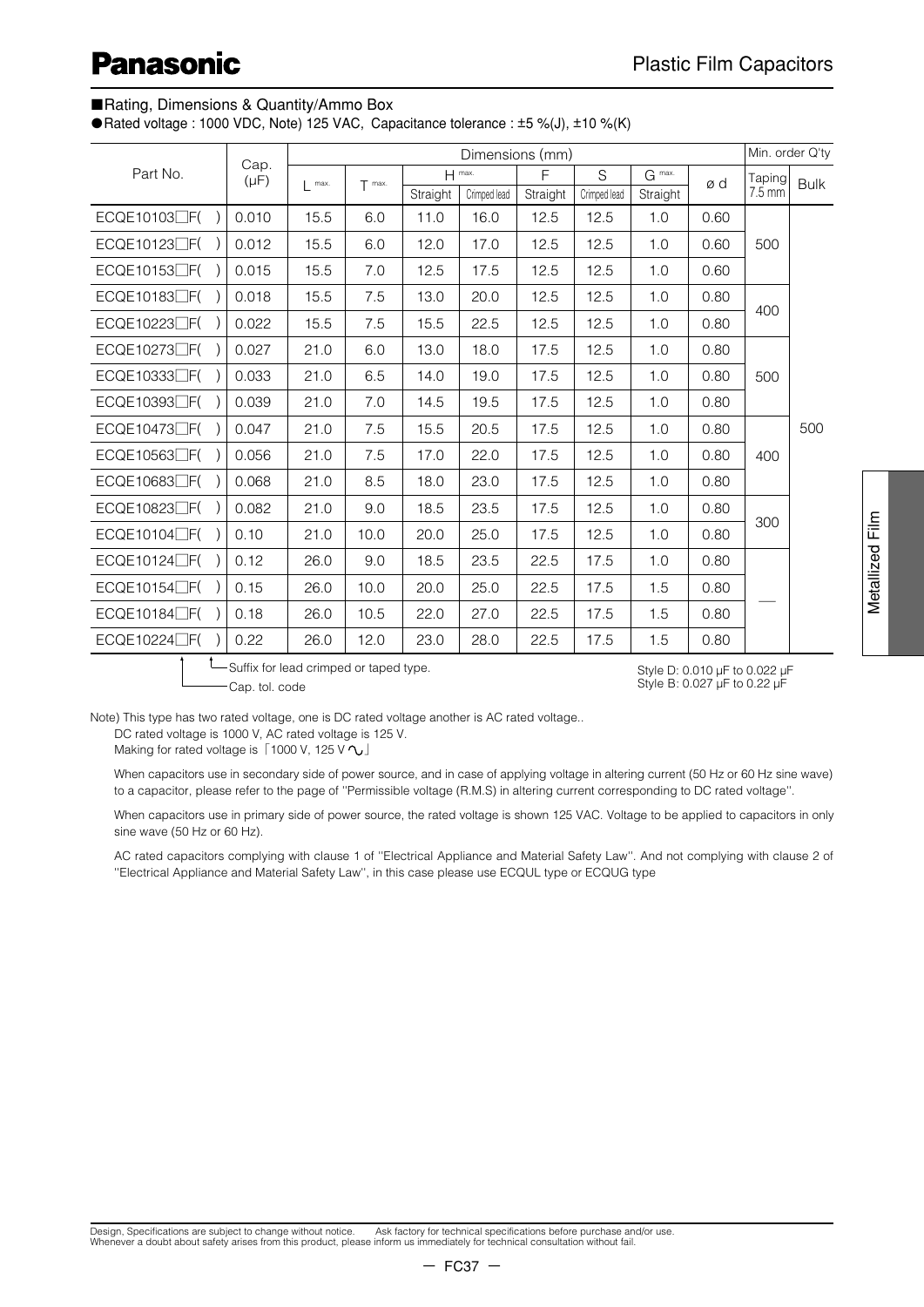#### ■Rating, Dimensions & Quantity/Ammo Box

●Rated voltage : 1250 VDC, Note) 125 VAC, Capacitance tolerance : ±5 %(J), ±10 %(K)

|                           |                                         | Min. order Q'ty<br>Dimensions (mm)<br>$H$ max. |          |                  |                      |                  |                      |                                 |      |                            |             |
|---------------------------|-----------------------------------------|------------------------------------------------|----------|------------------|----------------------|------------------|----------------------|---------------------------------|------|----------------------------|-------------|
| Part No.                  | Cap.<br>$(\mu F)$                       | max.                                           | $T$ max. |                  |                      | F                | S                    | G max.                          | ød   | Taping<br>$7.5 \text{ mm}$ | <b>Bulk</b> |
|                           | 0.0010                                  | 15.5                                           | 6.0      | Straight<br>11.0 | Crimped lead<br>16.0 | Straight<br>12.5 | Crimped lead<br>10.0 | Straight<br>1.0                 | 0.60 |                            |             |
| ECQE12102□F(              |                                         |                                                |          |                  |                      |                  |                      |                                 |      |                            |             |
| ECQE12122□F(              | 0.0012                                  | 15.5                                           | 6.0      | 11.0             | 16.0                 | 12.5             | 10.0                 | 1.0                             | 0.60 |                            |             |
| ECQE12152 <sub>LF</sub> ( | 0.0015                                  | 15.5                                           | 6.0      | 11.0             | 16.0                 | 12.5             | 10.0                 | 1.0                             | 0.60 |                            |             |
| ECQE12182□F(              | 0.0018                                  | 15.5                                           | 6.0      | 11.0             | 16.0                 | 12.5             | 10.0                 | 1.0                             | 0.60 |                            |             |
| ECQE12222□F(              | 0.0022                                  | 15.5                                           | 6.0      | 11.5             | 16.5                 | 12.5             | 10.0                 | 1.0                             | 0.60 | 500                        |             |
| ECQE12272□F(              | 0.0027                                  | 15.5                                           | 6.5      | 12.0             | 17.0                 | 12.5             | 10.0                 | 1.0                             | 0.60 |                            |             |
| ECQE12332 <sub>F(</sub>   | 0.0033                                  | 15.5                                           | 6.0      | 11.5             | 16.5                 | 12.5             | 10.0                 | 1.0                             | 0.60 |                            |             |
| ECQE12392□F(              | 0.0039                                  | 15.5                                           | 6.5      | 12.0             | 17.0                 | 12.5             | 10.0                 | 1.0                             | 0.60 |                            |             |
| $ECQE12472$ $\Box$ $F($   | 0.0047                                  | 15.5                                           | 7.0      | 12.5             | 17.5                 | 12.5             | 10.0                 | 1.0                             | 0.60 |                            |             |
| ECQE12562□F(              | 0.0056                                  | 15.5                                           | 7.5      | 13.0             | 18.0                 | 12.5             | 10.0                 | 1.0                             | 0.60 | 400                        |             |
| ECQE12682□F(              | 0.0068                                  | 15.5                                           | 7.5      | 15.0             | 20.0                 | 12.5             | 10.0                 | 1.0                             | 0.60 |                            |             |
| ECQE12822□F(              | 0.0082                                  | 21.0                                           | 5.0      | 12.0             | 17.0                 | 17.5             | 12.5                 | 1.0                             | 0.60 |                            |             |
| ECQE12103□F(              | 0.010                                   | 21.0                                           | 5.0      | 12.5             | 17.5                 | 17.5             | 12.5                 | 1.0                             | 0.60 |                            |             |
| ECQE12123□F(              | 0.012                                   | 21.0                                           | 5.5      | 13.0             | 18.0                 | 17.5             | 12.5                 | 1.0                             | 0.60 |                            |             |
| ECQE12153 <sub>F</sub> (  | 0.015                                   | 21.0                                           | 6.0      | 13.5             | 18.5                 | 17.5             | 12.5                 | 1.0                             | 0.60 | 500                        | 500         |
| $ECQE12183$ $\Box$ $F($   | 0.018                                   | 21.0                                           | 6.5      | 14.5             | 19.5                 | 17.5             | 12.5                 | 1.0                             | 0.80 |                            |             |
| ECQE12223□F(              | 0.022                                   | 21.0                                           | 7.0      | 15.0             | 20.0                 | 17.5             | 12.5                 | 1.0                             | 0.80 |                            |             |
| ECQE12273 <sub>LF</sub> ( | 0.027                                   | 26.0                                           | 6.0      | 15.5             | 20.5                 | 22.5             | 17.5                 | 1.0                             | 0.80 |                            |             |
| ECQE12333 <sup></sup>     | 0.033                                   | 26.0                                           | 6.5      | 16.0             | 21.0                 | 22.5             | 17.5                 | 1.0                             | 0.80 |                            |             |
| ECQE12393□F(              | 0.039                                   | 26.0                                           | $7.0\,$  | 16.5             | 21.5                 | 22.5             | 17.5                 | 1.0                             | 0.80 |                            |             |
| ECQE12473 <sub>LF</sub> ( | 0.047                                   | 26.0                                           | 8.0      | 17.0             | 22.0                 | 22.5             | 17.5                 | 1.0                             | 0.80 |                            |             |
| ECQE12563 <sub>F</sub> (  | 0.056                                   | 31.0                                           | 7.5      | 17.0             | 22.0                 | 27.5             | 22.5                 | 1.0                             | 0.80 |                            |             |
| ECQE12683 <sub></sub>     | 0.068                                   | 31.0                                           | 8.0      | 17.5             | 22.5                 | 27.5             | 22.5                 | 1.0                             | 0.80 |                            |             |
| ECQE12823 <sub>F</sub> (  | 0.082                                   | 31.0                                           | 9.0      | 18.5             | 23.5                 | 27.5             | 22.5                 | 1.0                             | 0.80 |                            |             |
| $ECQE12104\Box F( )$      | 0.10                                    | 31.0                                           | 10.0     | 19.5             | 24.5                 | 27.5             | 22.5                 | 1.0                             | 0.80 |                            |             |
| $ECQE12124$ $\Box$ F(     | 0.12                                    | 31.0                                           | 11.5     | 20.5             | 25.5                 | 27.5             | 22.5                 | 1.5                             | 0.80 |                            |             |
| $ECQE12154$ $\Box$ F(     | 0.15                                    | 31.0                                           | 12.0     | 23.0             | 28.0                 | 27.5             | 22.5                 | 1.5                             | 0.80 |                            |             |
| $ECQE12184$ $\Box$ F(     | 0.18                                    | 31.0                                           | 13.0     | 24.5             | 29.5                 | 27.5             | 22.5                 | 1.5                             | 0.80 |                            |             |
| ECQE12224□F(              | 0.22                                    | 31.0                                           | 14.5     | 26.5             | 31.5                 | 27.5             | 22.5                 | 1.5                             | 0.80 |                            |             |
|                           | -Suffix for lead crimped or taped type. |                                                |          |                  |                      |                  |                      | Style D: 0.0010 uF to 0.0068 uF |      |                            |             |

Note) This type has two rated voltage, one is DC rated voltage another is AC rated voltage..

DC rated voltage is 1250 V, AC rated voltage is 125 V.

Cap. tol. code

Making for rated voltage is**「**1250 V, 125 V **」**

When capacitors use in secondary side of power source, and in case of applying voltage in altering current (50 Hz or 60 Hz sine wave) to a capacitor, please refer to the page of ''Permissible voltage (R.M.S) in altering current corresponding to DC rated voltage''.

Style D: 0.0010 µF to 0.0068 µF Style B: 0.0082 µF to 0.22 µF

When capacitors use in primary side of power source, the rated voltage is shown 125 VAC. Voltage to be applied to capacitors in only sine wave (50 Hz or 60 Hz).

AC rated capacitors complying with clause 1 of ''Electrical Appliance and Material Safety Law''. And not complying with clause 2 of ''Electrical Appliance and Material Safety Law'', in this case please use ECQUL type or ECQUG type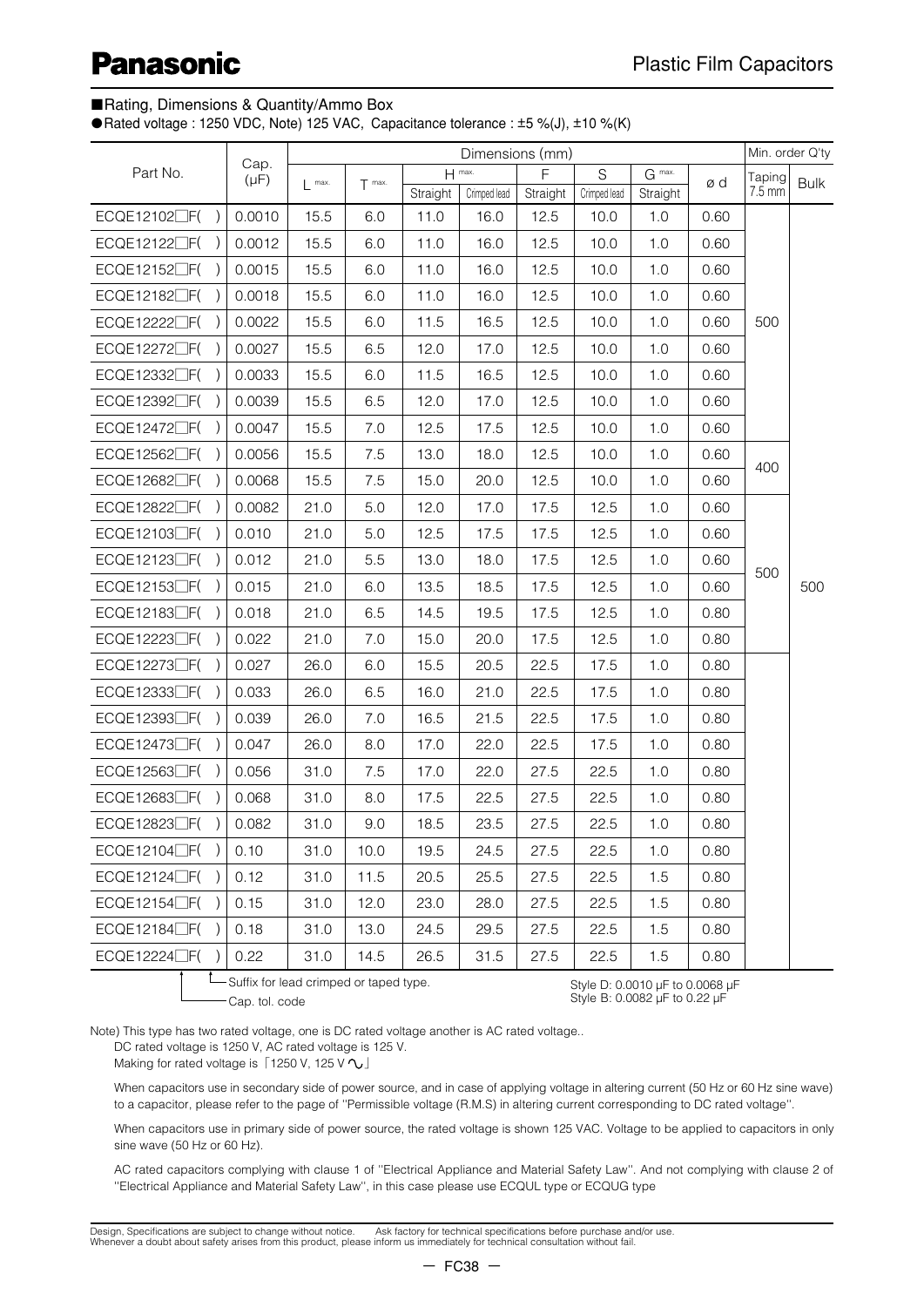#### ■Rating, Dimensions & Quantity/Ammo Box

● Rated voltage : 125 VAC, Capacitance tolerance : ±5 %(J), ±10 %(K)

Noise suppression Capacitors (Across-the-line)

|                  | Cap. |           |      |          | Dimensions (mm) |                       |     |                       |          |          |                  | Min. order Q'ty |                             |             |
|------------------|------|-----------|------|----------|-----------------|-----------------------|-----|-----------------------|----------|----------|------------------|-----------------|-----------------------------|-------------|
| Part No.         |      | $(\mu F)$ | max. | $T$ max. |                 | $H$ max.              |     | S                     | G max.   | $\phi$ d |                  | Taping          |                             | <b>Bulk</b> |
|                  |      |           |      |          |                 | Straight Crimped lead |     | Straight Crimped lead | Straight |          | Standard<br>5 mm | 5 mm            | Odd size Odd size<br>7.5 mm |             |
| $ECQE1A103$ $F($ |      | 0.010     | 10.5 | 4.5      | 7.5             | 12.5                  | 7.5 | 7.5                   | 1.0      | 0.60     |                  |                 |                             |             |
| $ECQE1A123$ $F($ |      | 0.012     | 10.5 | 4.4      | 7.5             | 12.5                  | 7.5 | 7.5                   | 1.0      | 0.60     |                  |                 |                             |             |
| $ECQE1A153$ $F($ |      | 0.015     | 10.5 | 4.4      | 7.5             | 12.5                  | 7.5 | 7.5                   | 1.0      | 0.60     |                  |                 |                             |             |
| ECQE1A183□F(     |      | 0.018     | 10.5 | 4.4      | 7.5             | 12.5                  | 7.5 | 7.5                   | 1.0      | 0.60     | 1000             |                 |                             |             |
| $ECQE1A223$ $F($ |      | 0.022     | 10.5 | 4.4      | 7.5             | 12.5                  | 7.5 | 7.5                   | 1.0      | 0.60     |                  |                 |                             |             |
| $ECQE1A273$ $F($ |      | 0.027     | 10.5 | 4.4      | 7.5             | 12.5                  | 7.5 | 7.5                   | 1.0      | 0.60     |                  |                 | 1000                        | 500         |
| $ECQE1A333$ $F($ |      | 0.033     | 10.5 | 4.5      | 7.8             | 12.8                  | 7.5 | 7.5                   | 1.0      | 0.60     |                  |                 |                             |             |
| $ECQE1A393$ $F($ |      | 0.039     | 10.5 | 4.5      | 7.8             | 12.8                  | 7.5 | 7.5                   | 1.0      | 0.60     |                  |                 |                             |             |
| $ECQE1A473$ $F($ |      | 0.047     | 10.5 | 5.5      | 8.0             | 13.0                  | 7.5 | 7.5                   | 1.0      | 0.60     |                  |                 |                             |             |
| $ECQE1A563$ $F($ |      | 0.056     | 10.5 | 5.9      | 8.5             | 13.5                  | 7.5 | 7.5                   | 1.0      | 0.60     | 500              |                 |                             |             |
| $ECQE1A683$ $F($ |      | 0.068     | 10.5 | 6.3      | 9.4             | 14.4                  | 7.5 | 7.5                   | 1.0      | 0.60     |                  |                 |                             |             |

Suffix for lead crimped or taped type.  $\Box F()$ 

Cap. tol. code

style D:0.010 µF to 0.068 µF

Metallized Film

Metallized Film

Notice for AC rated

AC rated capacitors complying with clause 1 of ''Electrical Appliance and Material Safety Law''.

As for clause 2 of ''Electrical Appliance and Material Safety Law'', please use ECQUL type or ECQUG type.

When using these capacitors as a across-the-line capacitor, it shall be required to follow either item 1. or item 2. condition. 1. Capacitor shall be connected in parallel with varistor (Specified varistor voltage in table 1.)

2. Voltage applied for capacitor shall not exceed other than specified in table 1, when using these capacitors.

Table 1

| Cap. Rated Voltage | Varistor voltage | Pulse voltage |
|--------------------|------------------|---------------|
| 125 VAC            | 250 V            | 250 Vo-P      |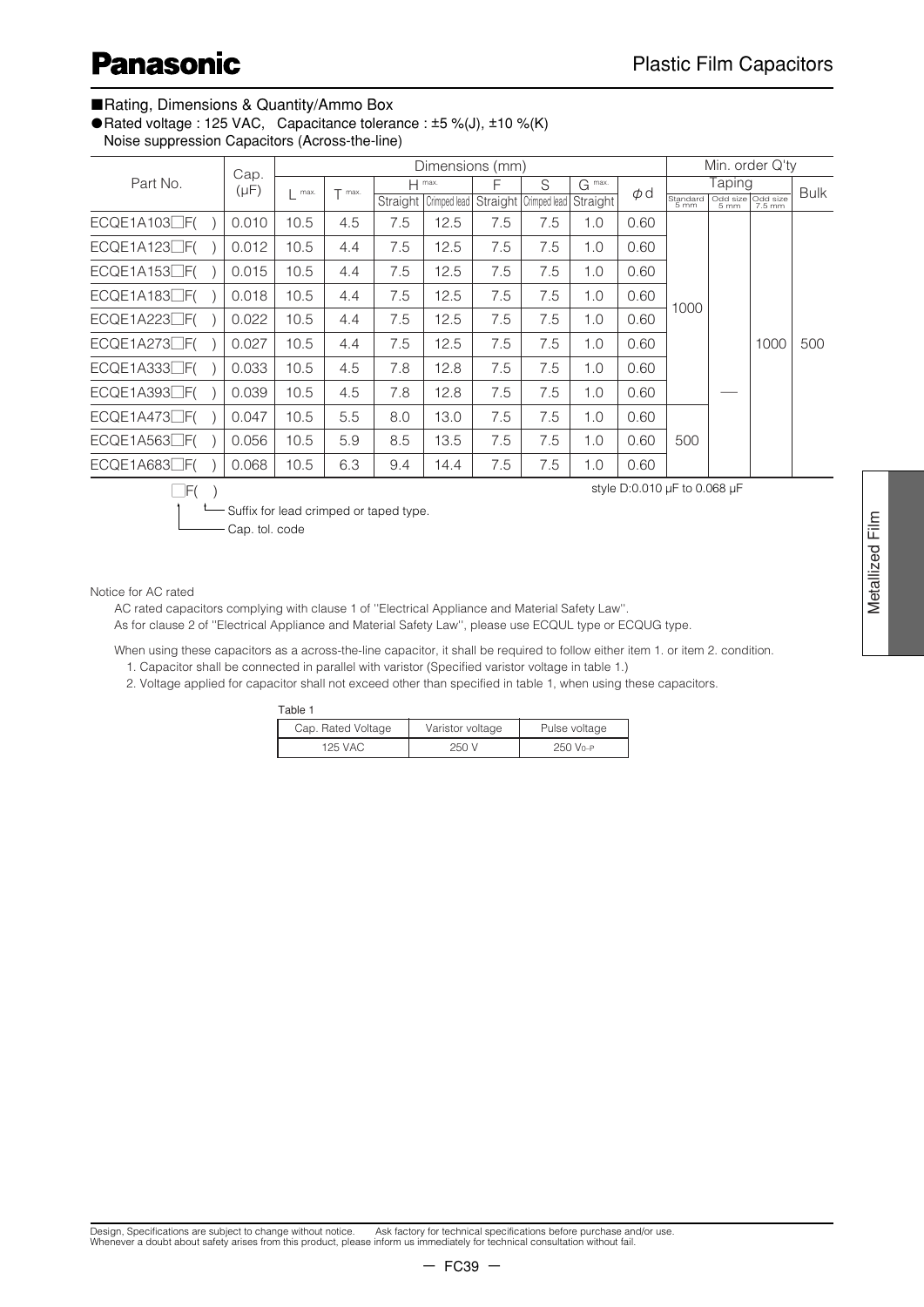● Rated voltage : 250 VAC, Capacitance tolerance : ±5 %(J), ±10 %(K) Noise suppression Capacitors (Across-the-line)

|                          | Cap.      |      |          |          | Dimensions (mm)               |          |                                  |          |      |     | Min. order Q'ty                      |      |
|--------------------------|-----------|------|----------|----------|-------------------------------|----------|----------------------------------|----------|------|-----|--------------------------------------|------|
| Part No.                 | $(\mu F)$ | max. | $T$ max. | H        | max.                          | F        | S                                | $G$ max. | Φd   |     | Taping<br>Standard<br>5 mm<br>7.5 mm | Bulk |
|                          |           |      |          | Straight | Crimped lead                  | Straight | Crimped lead                     | Straight |      |     |                                      |      |
| ECQE2A103 <sup></sup> F( | 0.010     | 12.5 | 5.5      | 10.8     | 15.8                          | 10.0     | 10.0                             | 1.0      | 0.60 |     |                                      |      |
| ECQE2A123 <sub>F(</sub>  | 0.012     | 12.5 | 6.0      | 11.5     | 16.5                          | 10.0     | 10.0                             | 1.0      | 0.60 |     |                                      |      |
| ECQE2A153                | 0.015     | 12.5 | 6.3      | 9.9      | 14.9                          | 10.0     | 10.0                             | 1.0      | 0.60 |     |                                      |      |
| ECQE2A183 <sup></sup> F( | 0.018     | 12.5 | 6.0      | 11.9     | 16.9                          | 10.0     | 10.0                             | 1.0      | 0.60 | 500 |                                      |      |
| ECQE2A223□F(             | 0.022     | 12.5 | 6.0      | 11.5     | 16.5                          | 10.0     | 10.0                             | 1.0      | 0.60 |     | 1000                                 |      |
| ECQE2A273 <sub>F(</sub>  | 0.027     | 12.5 | 5.5      | 10.9     | 15.9                          | 10.0     | 10.0                             | 1.0      | 0.60 |     |                                      |      |
| ECQE2A333 <sup></sup> F( | 0.033     | 12.5 | 6.0      | 11.9     | 16.9                          | 10.0     | 10.0                             | 1.0      | 0.60 |     |                                      |      |
| ECQE2A393 <sup></sup> F( | 0.039     | 12.5 | 6.0      | 13.4     | 18.4                          | 10.0     | 10.0                             | 1.0      | 0.60 |     |                                      |      |
| ECQE2A473□F(             | 0.047     | 12.5 | 6.5      | 14.4     | 19.4                          | 10.0     | 10.0                             | 1.0      | 0.60 |     |                                      |      |
| ECQE2A563 <sup></sup> F( | 0.056     | 18.5 | 5.4      | 10.5     | 15.5                          | 15.0     | 10.0                             | 1.0      | 0.60 |     |                                      |      |
| ECQE2A683 <sup></sup> F( | 0.068     | 18.5 | 5.8      | 11.0     | 16.0                          | 15.0     | 10.0                             | 1.0      | 0.60 |     |                                      |      |
| ECQE2A823 <sup></sup> F( | 0.082     | 18.5 | 6.3      | 12.0     | 17.0                          | 15.0     | 10.0                             | 1.0      | 0.60 |     | 500                                  |      |
| $ECQE2A104$ $F($         | 0.10      | 18.5 | 6.3      | 14.0     | 19.0                          | 15.0     | 10.0                             | 1.0      | 0.60 |     |                                      |      |
| ECQE2A124□F(             | 0.12      | 18.5 | 6.8      | 14.5     | 19.5                          | 15.0     | 10.0                             | 1.0      | 0.80 |     |                                      |      |
| $ECQE2A154$ $\Box$ F(    | 0.15      | 18.5 | 7.5      | 15.4     | 20.4                          | 15.0     | 10.0                             | 1.0      | 0.80 |     | 400                                  | 500  |
| ECQE2A184□F(             | 0.18      | 18.5 | 8.0      | 16.0     | 21.0                          | 15.0     | 10.0                             | 1.0      | 0.80 |     |                                      |      |
| $ECQE2A224$ $F($         | 0.22      | 18.5 | 9.0      | 16.9     | 21.9                          | 15.0     | 10.0                             | 1.0      | 0.80 |     | 300                                  |      |
| ECQE2A274□F(             | 0.27      | 26.0 | 7.0      | 16.5     | 21.5                          | 22.5     | 15.0                             | 1.0      | 0.80 |     |                                      |      |
| ECQE2A334□F(             | 0.33      | 26.0 | 7.8      | 17.0     | 22.0                          | 22.5     | 15.0                             | 1.0      | 0.80 |     |                                      |      |
| ECQE2A394□F(             | 0.39      | 26.0 | 8.5      | 17.9     | 22.9                          | 22.5     | 15.0                             | 1.0      | 0.80 |     |                                      |      |
| $ECQE2A474$ $\Box$ F(    | 0.47      | 26.0 | 9.3      | 18.5     | 23.5                          | 22.5     | 15.0                             | 1.0      | 0.80 |     |                                      |      |
| ECQE2A564P(              | 0.56      | 26.0 | 10.0     | 20.0     | $\overline{\phantom{0}}$      | 22.5     |                                  | 1.0      | 0.80 |     |                                      |      |
| ECQE2A684P(              | 0.68      | 26.0 | 11.5     | 21.0     |                               | 22.5     | $\overbrace{\qquad \qquad }^{ }$ | 1.0      | 0.80 |     |                                      |      |
| ECQE2A824P(              | 0.82      | 26.0 | 13.0     | 22.5     |                               | 22.5     | $\overline{\phantom{0}}$         | 1.0      | 0.80 |     |                                      |      |
| ECQE2A105P(              | 1.0       | 31.0 | 12.5     | 21.9     |                               | 27.5     |                                  | 1.5      | 0.80 |     |                                      |      |
| ECQE2A125P(              | 1.2       | 31.0 | 13.5     | 23.0     | $\overbrace{\phantom{13333}}$ | 27.5     | $\overline{\phantom{m}}$         | 1.5      | 0.80 |     |                                      |      |
| ECQE2A155P(              | 1.5       | 31.0 | 15.3     | 24.7     |                               | 27.5     |                                  | 1.5      | 0.80 |     |                                      |      |
| ECQE2A185P(              | 1.8       | 31.0 | 16.8     | 27.0     |                               | 27.5     |                                  | $1.5\,$  | 0.80 |     |                                      |      |
| ECQE2A225P(              | 2.2       | 31.0 | 19.5     | 29.0     |                               | 27.5     |                                  | 1.5      | 0.80 |     |                                      |      |

 $\Box F()$ 

t—Suffix for lead crimped or taped type. Cap. tol. code

Style D:0.010 µF to 0.047 µF Style B:0.056 µF to 0.47 µF

❈Please consult us about Crimed lead type of 0.56 µF to 2.2 µF.

Notice for AC rated

AC rated capacitors complying with clause 1 of ''Electrical Appliance and Material Safety Law''.

As for clause 2 of ''Electrical Appliance and Material Safety Law'', please use ECQUL type or ECQUG type.

When using these capacitors as a across-the-line capacitor, it shall be required to follow either item 1. or item 2. condition. 1. Capacitor shall be connected in parallel with varistor (Specified varistor voltage in table 1.)

2. Voltage applied for capacitor shall not exceed other than specified in table 1, when using these capacitors.

| Table 1            |                  |                      |
|--------------------|------------------|----------------------|
| Cap. Rated Voltage | Varistor voltage | Pulse voltage        |
| 250 VAC            | 470 V            | 630 V <sub>0-P</sub> |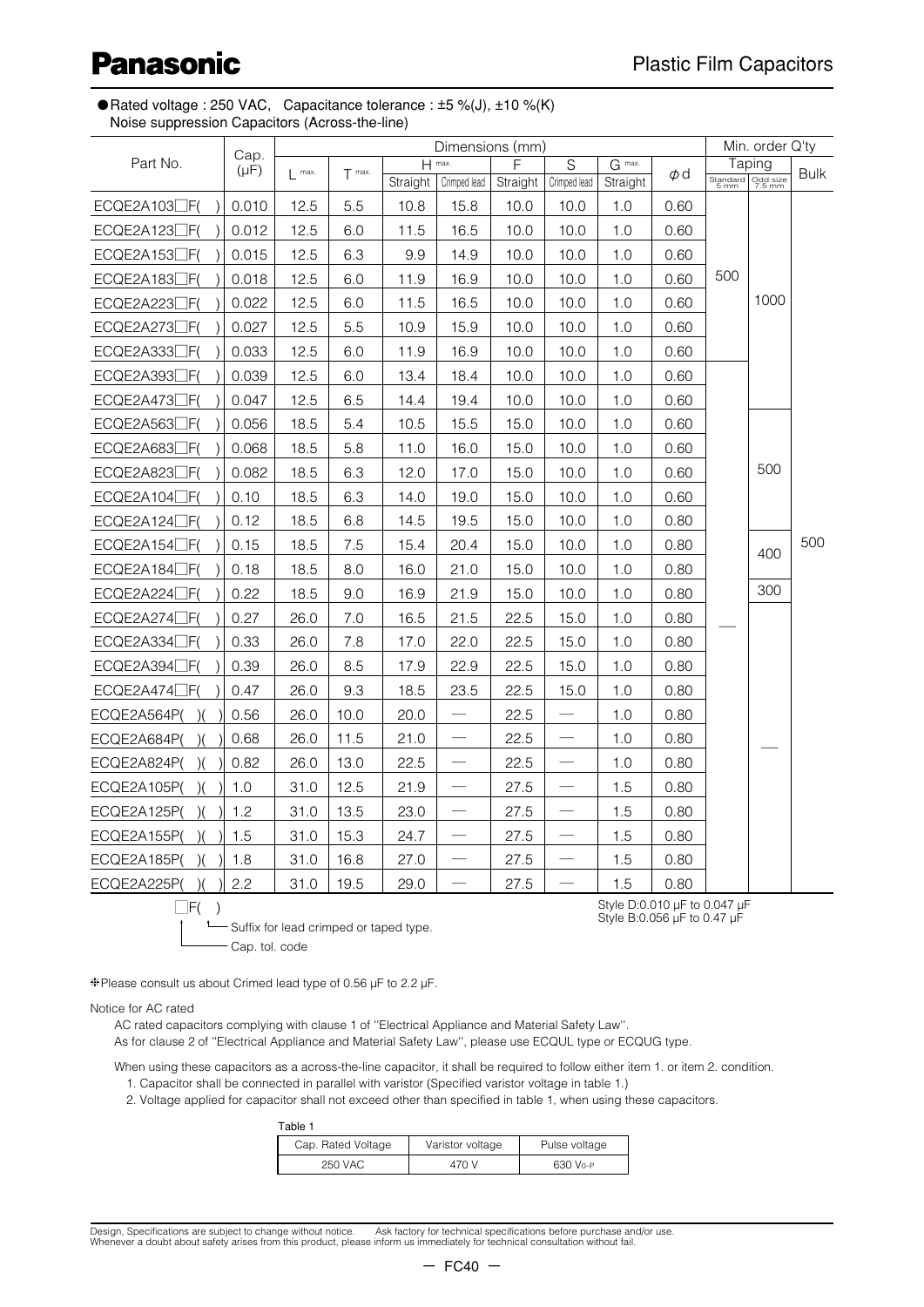## **ECQE(F) Type 100VDC Series (Metallized Polyester Film) Erectrical Characteristics <Typical Data>**

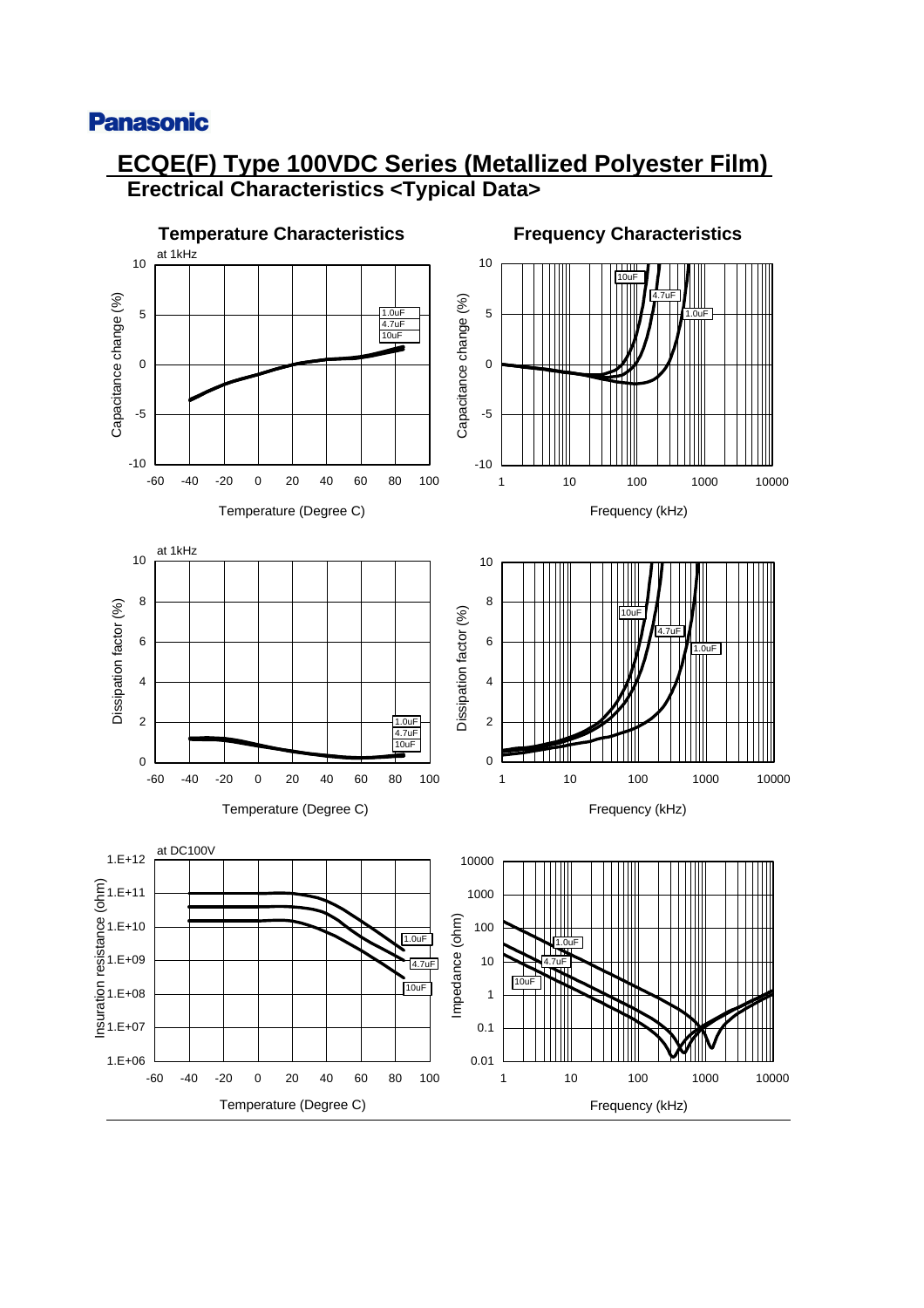# **ECQE(F) Type 100VDC Series (Metallized Polyester Film) Applicable Specifications**



# **Permissible Current Permissible Voltage**



# **Pulse Handling Capability (dV/dt)**

|                   |                          | (Max 10000cycles) |             |                     |
|-------------------|--------------------------|-------------------|-------------|---------------------|
| Rating<br>Voltage | Capacitance<br>Value(uF) | Code              | dV/dt(V/us) | Current(o-p)<br>(A) |
| 100VDC            | 0.56                     | 564               |             | 12.32               |
|                   | 0.68                     | 684               | 22          | 15.0                |
|                   | 0.82                     | 824               |             | 18.0                |
|                   | 1.00                     | 105               |             | 22.0                |
|                   | 1.20                     | 125               | 11          | 13.2                |
|                   | 1.50                     | 155               |             | 17.1                |
|                   | 1.80                     | 185               |             | 19.8                |
|                   | 2.20                     | 225               |             | 24.2                |
|                   | 2.70                     | 275               |             | 29.7                |
|                   | 3.30                     | 335               |             | 36.3                |
|                   | 3.90                     | 395               |             | 23.4                |
|                   | 4.70                     | 475               |             | 28.2                |
|                   | 5.60                     | 565               |             | 33.6                |
|                   | 6.80                     | 685               | 6           | 40.8                |
|                   | 8.20                     | 825               |             | 49.2                |
|                   | 10.00                    | 106               |             | 60.0                |

## **Voltage Derating by Temperature**

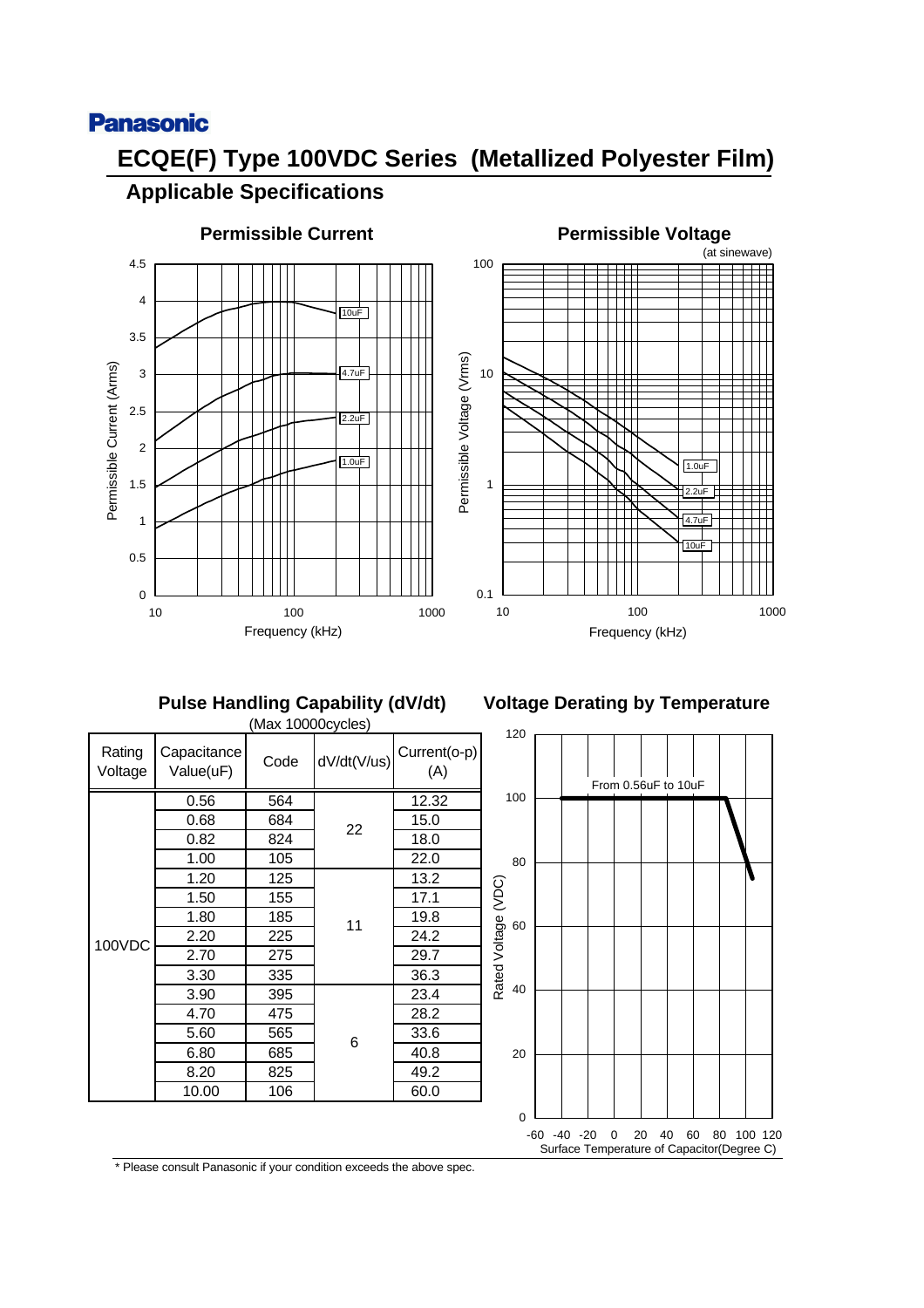## **Panasonic ECQE(F) Type 250VDC Series (Metallized Polyester Film) Erectrical Characteristics <Typical Data>**

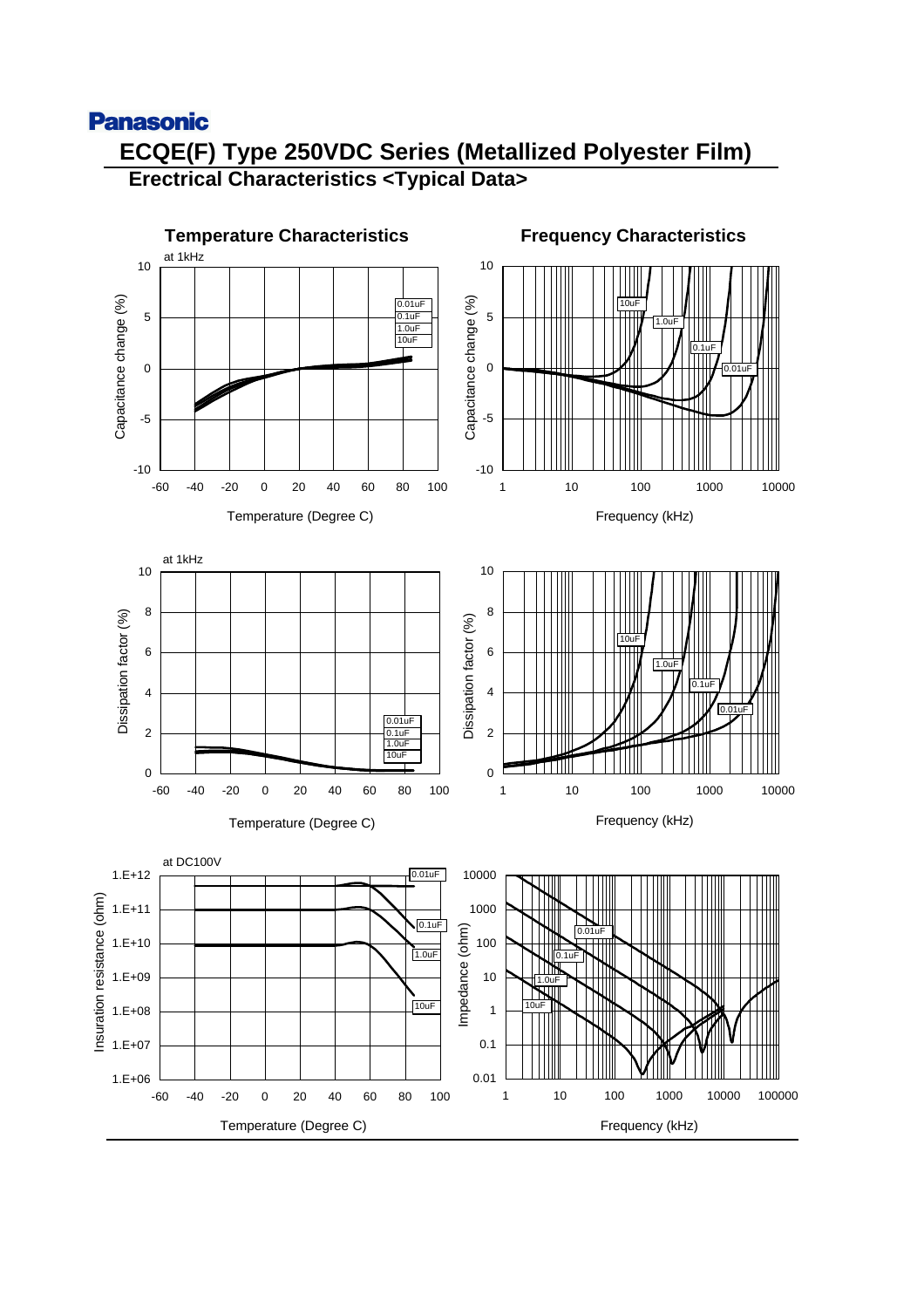# **Panasonic ECQE(F) Type 250VDC Series (Metallized Polyester Film)**

## **Applicable Specifications**





Frequency (kHz)

## **Pulse Handling Capability (dV/dt) Voltage Derating by Temperature**

|         |             |      | (Max 10000cycles) |               |               |    |                 |
|---------|-------------|------|-------------------|---------------|---------------|----|-----------------|
| Rating  | Capacitance | Code | dV/dt(V/us)       | Current(o-p)  | 300           |    |                 |
| Voltage | Value(uF)   |      |                   | (A)           |               |    |                 |
|         | 0.010       | 103  |                   | 0.48          |               |    | From            |
|         | 0.015       | 153  |                   | 0.72          | 250           |    |                 |
|         | 0.022       | 223  |                   | 1.06          |               |    |                 |
|         | 0.033       | 333  | 48                | 1.58          |               |    |                 |
|         | 0.047       | 473  |                   | 2.26          | 200           |    |                 |
|         | 0.068       | 683  |                   | 3.26          | (VDC)         |    |                 |
|         | 0.100       | 104  |                   | 4.80          |               |    |                 |
| 0.150   | 154         |      | 7.20              | Rated Voltage |               |    |                 |
|         | 0.220       | 224  | 33                | 7.26          | 150           |    |                 |
| 250VDC  | 0.330       | 334  |                   | 10.89         |               |    |                 |
|         | 0.470       | 474  |                   | 8.46          |               |    |                 |
|         | 0.680       | 684  | 18                | 12.24         | 100           |    |                 |
|         | 1.000       | 105  |                   | 18.00         |               |    |                 |
|         | 1.500       | 155  |                   | 27.00         | 50            |    |                 |
|         | 2.200       | 225  |                   | 22.00         |               |    |                 |
|         | 3.300       | 335  | 10                | 33.00         |               |    |                 |
|         | 4.700       | 475  |                   | 47.00         |               |    |                 |
|         | 6.800       | 685  | 8                 | 54.40         | $\mathbf 0$   |    |                 |
|         | 10.000      | 106  |                   | 80.00         |               |    | $-60 - 40 - 20$ |
|         |             |      |                   |               | $\sim$ $\sim$ | ᠇. |                 |

0 20 40 60 80 100 120 Surface Temperature of Capacitor(Degree C) n 0.01uF to 10uF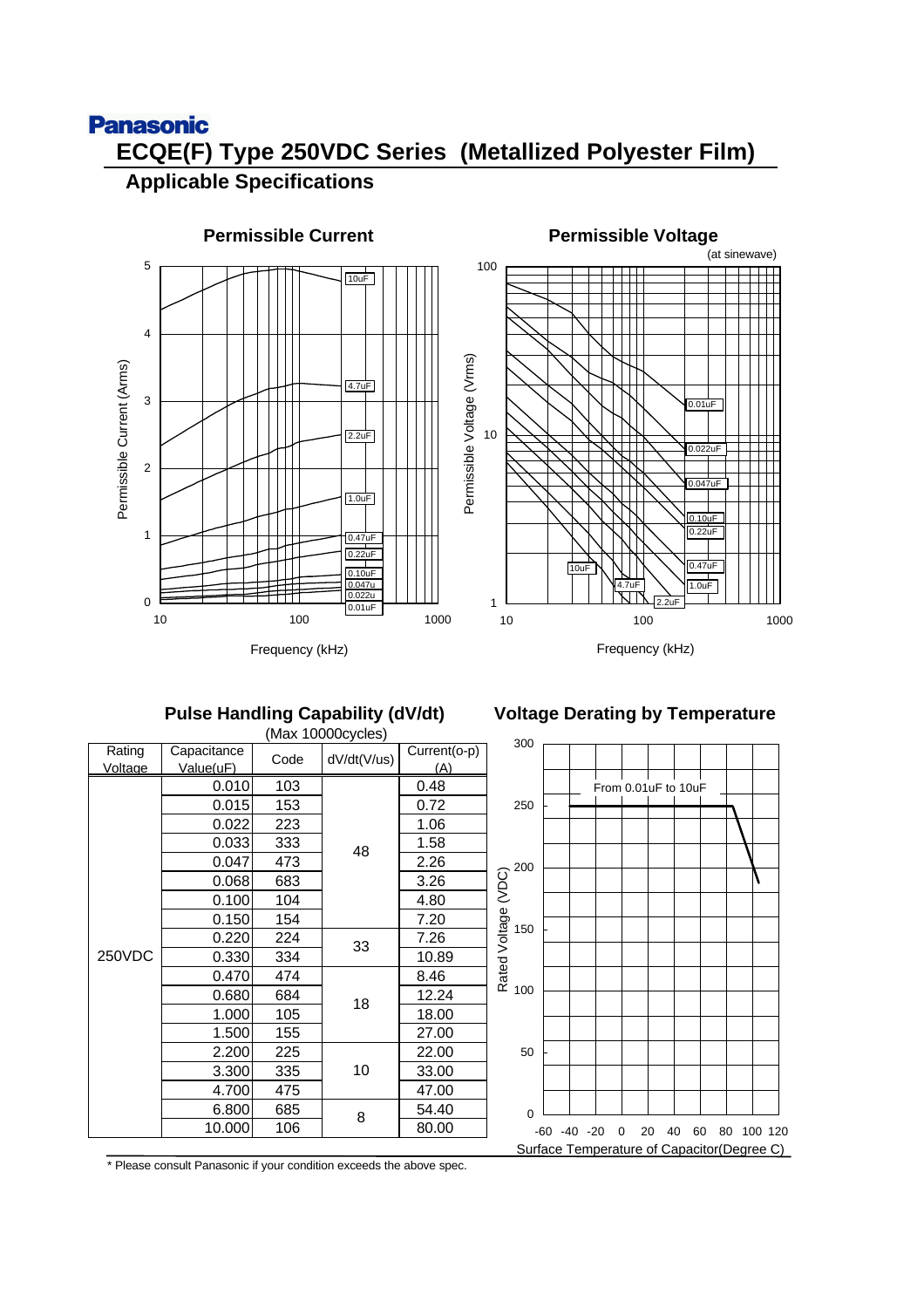## **Panasonic ECQE(F) Type 400VDC Series (Metallized Polyester Film) Erectrical Characteristics <Typical Data>**

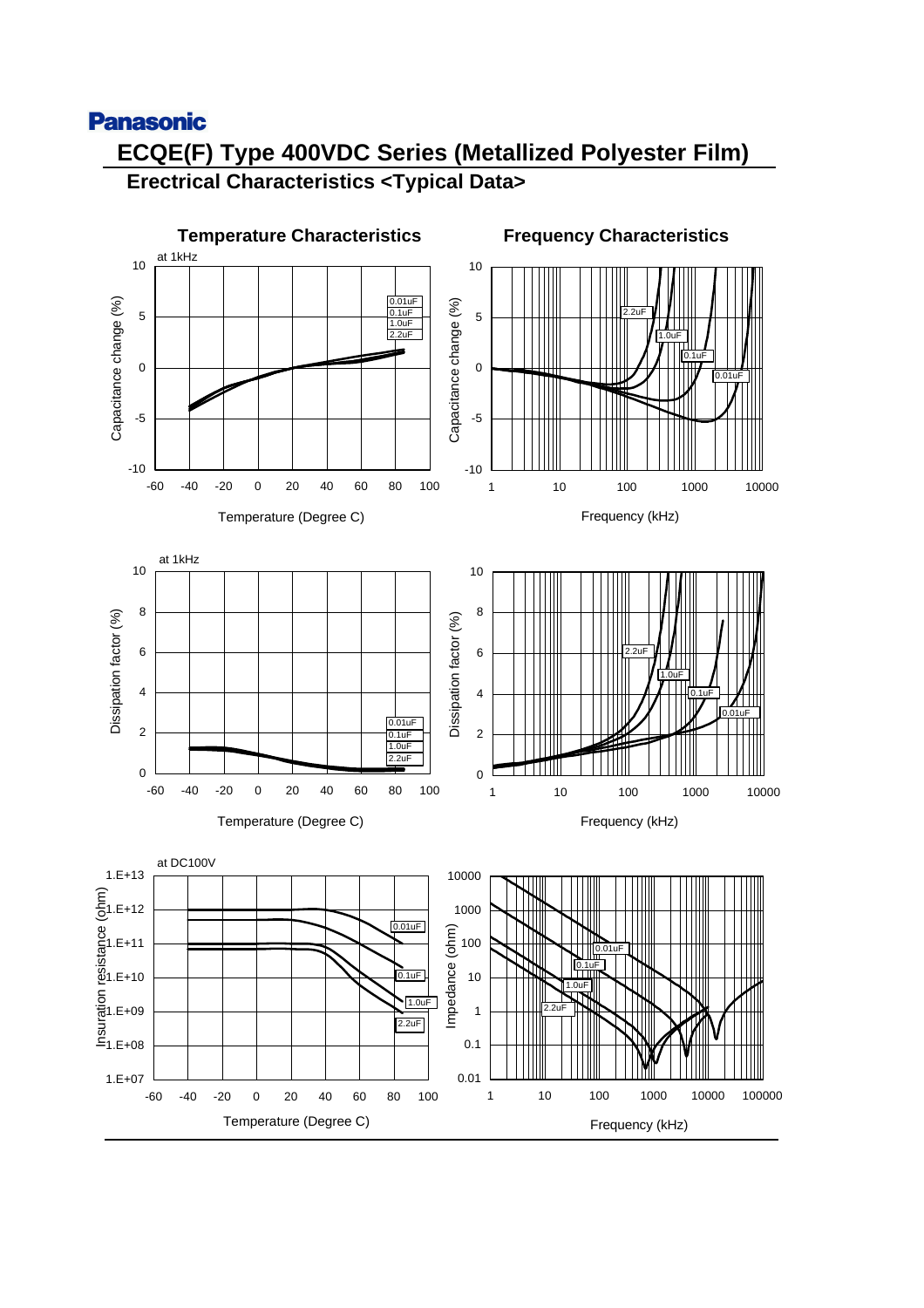# **Panasonic ECQE(F) Type 400VDC Series (Metallized Polyester Film)**

## **Applicable Specifications**





Frequency (kHz)

## **Pulse Handling Capability (dV/dt)**

|                   |                          | (Max 10000cycles) |             |                     |
|-------------------|--------------------------|-------------------|-------------|---------------------|
| Rating<br>Voltage | Capacitance<br>Value(uF) | Code              | dV/dt(V/us) | Current(o-p)<br>(A) |
|                   | 0.010                    | 103               |             | 1.31                |
|                   |                          |                   |             |                     |
|                   | 0.015                    | 153               | 131         | 1.97                |
|                   | 0.022                    | 223               |             | 2.88                |
|                   | 0.033                    | 333               |             | 4.32                |
| 400VDC            | 0.047                    | 473               |             | 3.67                |
|                   | 0.068                    | 683               | 78          | 5.30                |
|                   | 0.100                    | 104               |             | 7.80                |
|                   | 0.150                    | 154               |             | 5.55                |
|                   | 0.220                    | 224               | 37          | 8.14                |
|                   | 0.330                    | 334               |             | 12.21               |
|                   | 0.470                    | 474               |             | 17.39               |
|                   | 0.680                    | 684               | 22          | 14.96               |
|                   | 1.000                    | 105               |             | 22.00               |
|                   | 1.200                    | 155               | 18          | 27.00               |
|                   | 2.200                    | 225               |             | 39.60               |

### **Voltage Derating by Temperature**

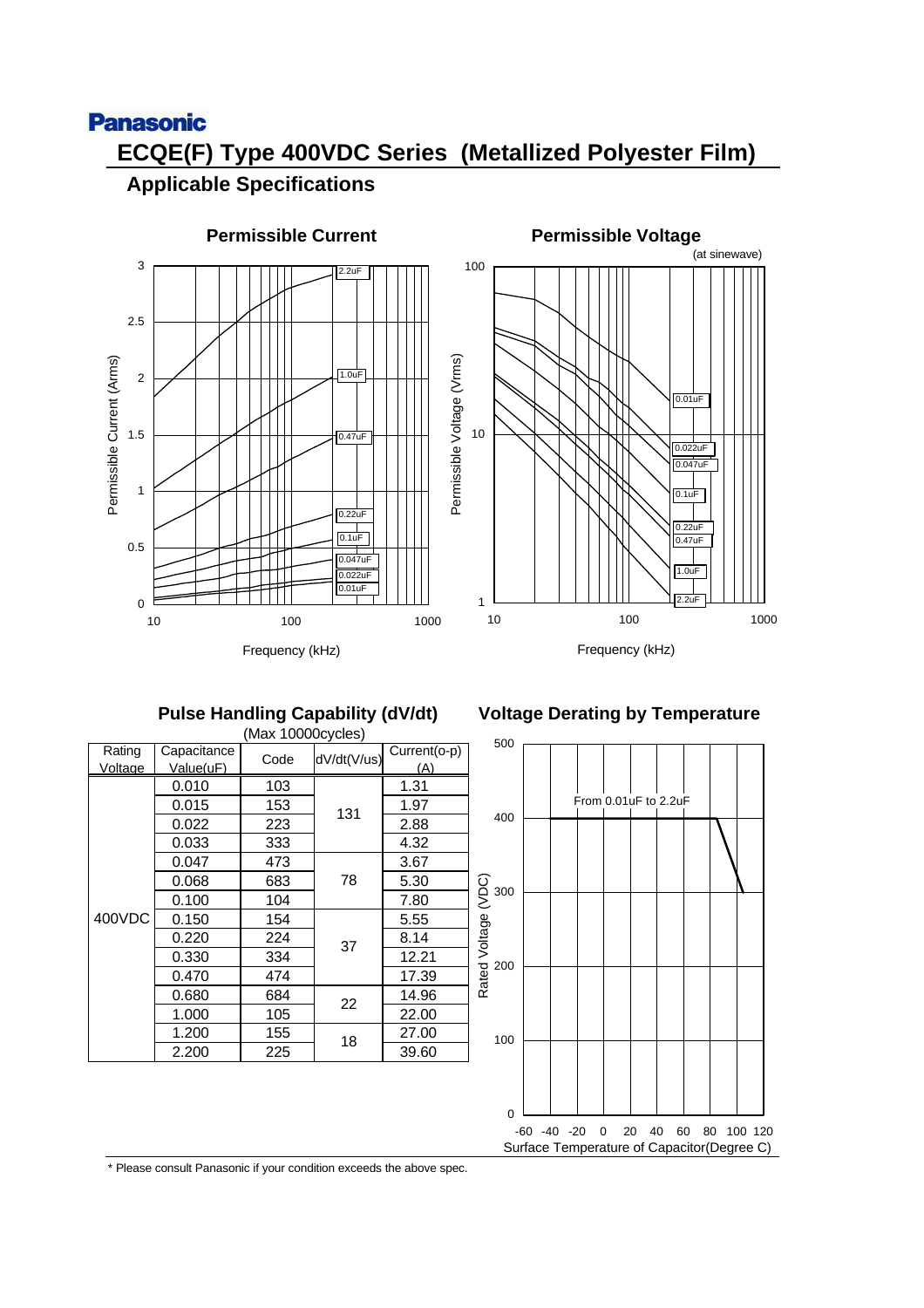## **Panasonic ECQE(F) Type 630VDC Series (Metallized Polyester Film) Erectrical Characteristics <Typical Data>**

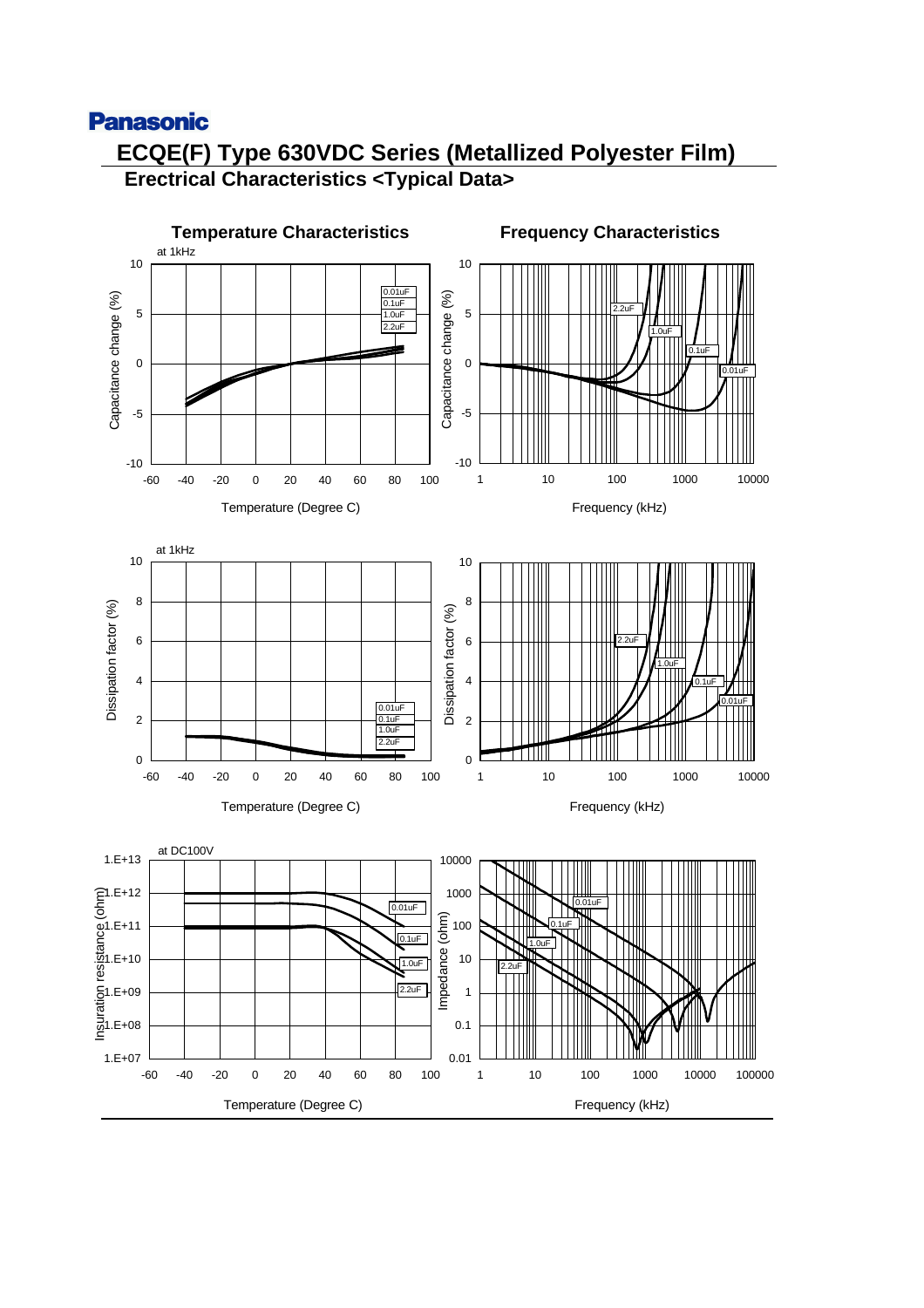# **Panasonic ECQE(F) Type 630VDC Series (Metallized Polyester Film)**

## **Applicable Specifications**



### **Pulse Handling Capability (dV/dt)**

|         |             |                     | (Max 10000cycles) |        |  |              |
|---------|-------------|---------------------|-------------------|--------|--|--------------|
| Rating  | Capacitance | dV/dt(V/us)<br>Code |                   |        |  | Current(o-p) |
| Voltage | Value(uF)   |                     |                   | (A)    |  |              |
|         | 0.010       | 103                 |                   | 2.73   |  |              |
|         | 0.015       | 153                 |                   | 4.10   |  |              |
| 630VDC  | 0.022       | 223                 | 273               | 6.01   |  |              |
|         | 0.033       | 333                 |                   | 9.01   |  |              |
|         | 0.047       | 473                 |                   | 12.83  |  |              |
|         | 0.068       | 683                 |                   | 7.89   |  |              |
|         | 0.100       | 104                 | 116               | 11.60  |  |              |
|         | 0.150       | 154                 |                   | 17.40  |  |              |
|         | 0.220       | 224                 |                   | 25.52  |  |              |
|         | 0.330       | 334                 |                   | 20.79  |  |              |
|         | 0.470       | 474                 | 63                | 29.61  |  |              |
|         | 0.680       | 684                 |                   | 42.84  |  |              |
|         | 1.000       | 105                 |                   | 48.00  |  |              |
|         | 1.500       | 155                 | 48                | 72.00  |  |              |
|         | 2.200       | 225                 |                   | 105.60 |  |              |

## **Voltage Derating by Temperature**

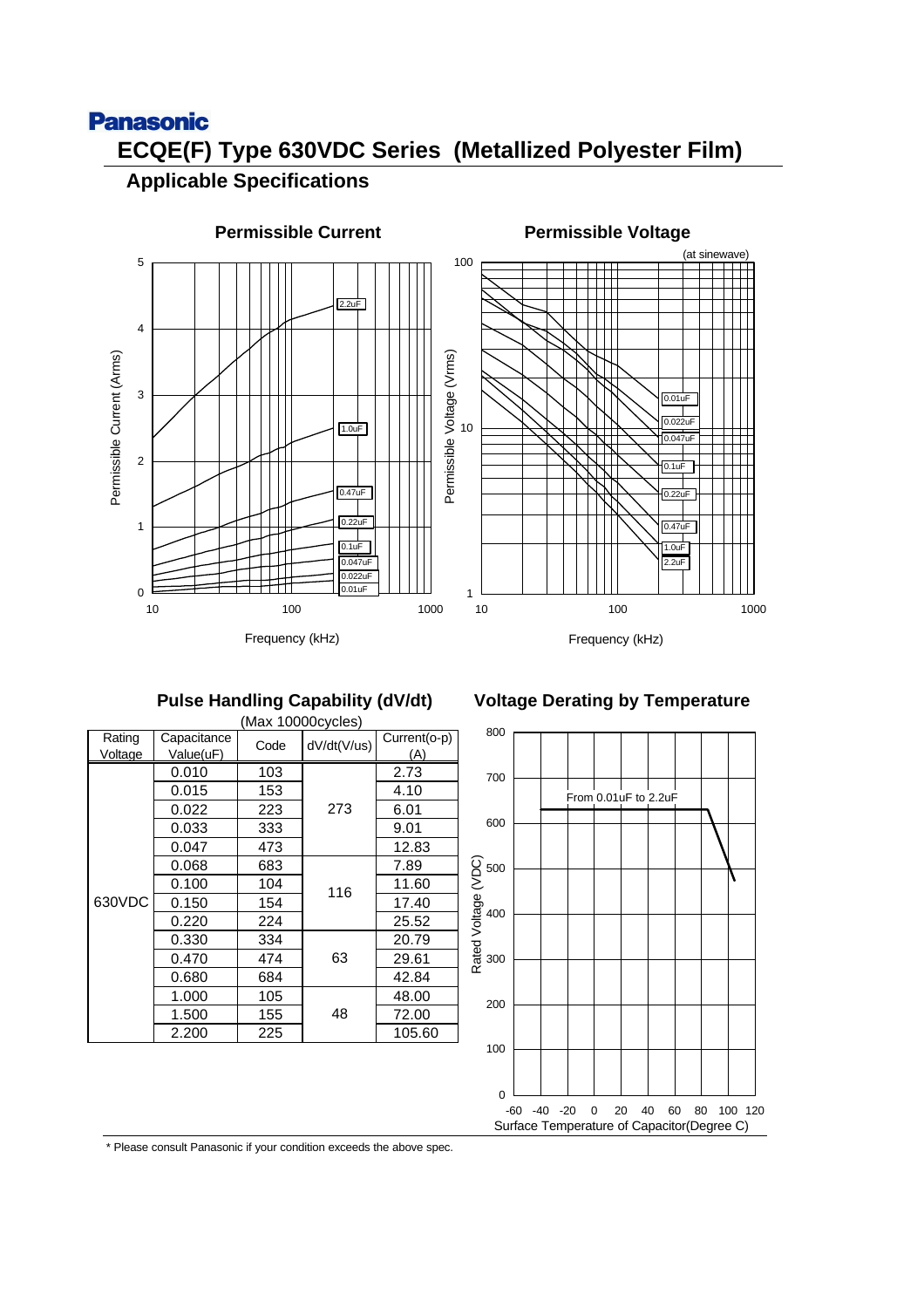## **Panasonic ECQE(F) Type 125VAC Series (Metallized Polyester Film) Erectrical Characteristics <Typical Data>**